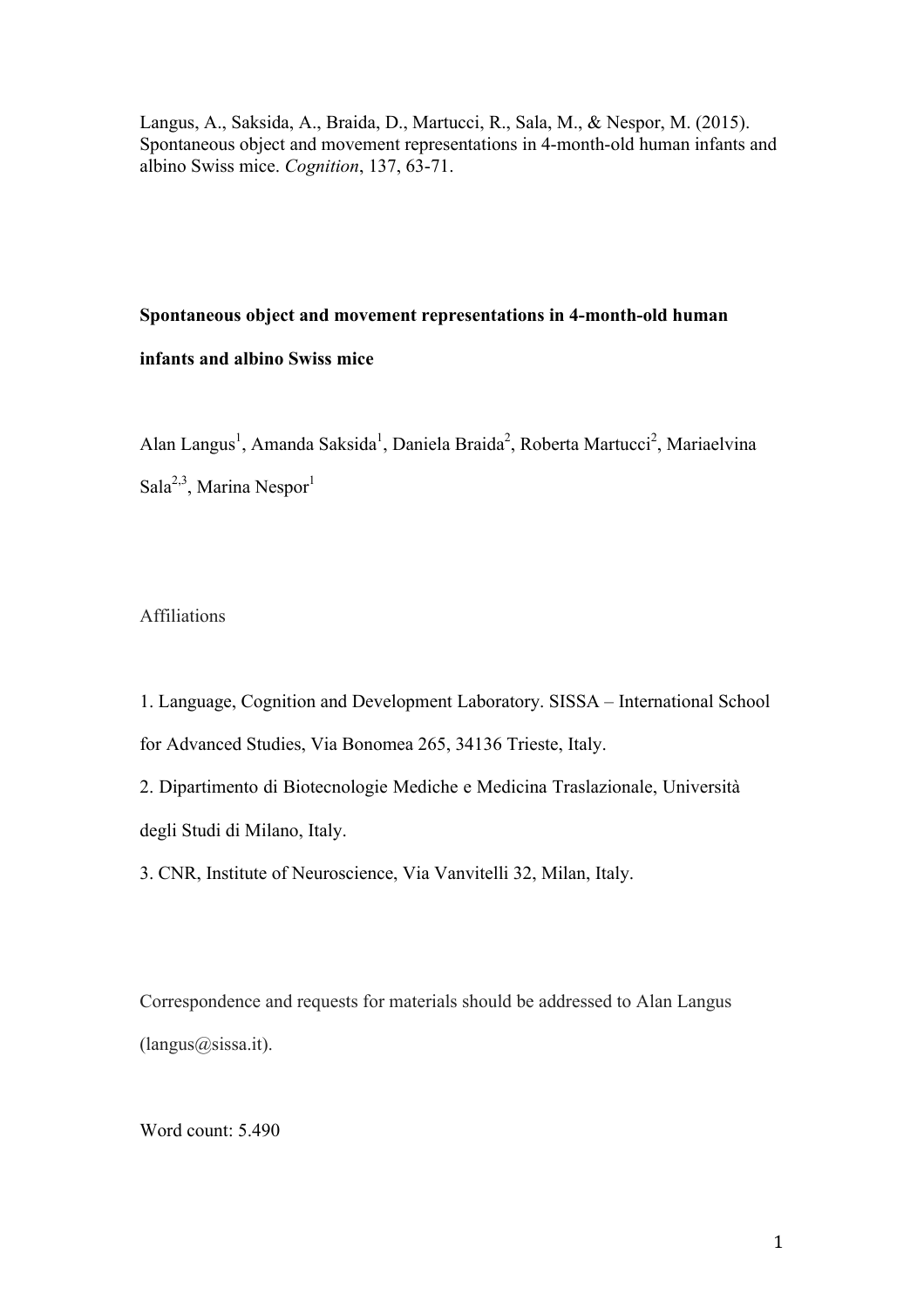#### Abstract

Can young infants decompose visual events into independent representations of objects and movements? Previous studies suggest that human infants may be born with the notion of objects but there is little evidence for movement representations during the first months of life. We devised a novel Rapid Visual Recognition Procedure to test whether the nervous system is innately disposed for the conceptual decomposition of visual events. We show that 4-month-old infants can spontaneously build object and movement representations and recognize these in partially matching test events. Also albino Swiss mice that were tested on a comparable procedure could spontaneously build detailed mental representations of moving objects. Our results dissociate the ability to conceptually decompose physical events into objects and spatio-temporal relations from various types of human and non-human specific experience, and suggest that the nervous system is genetically predisposed to anticipate the representation of objects and movements in both humans and nonhuman species.

Keywords: object/movement representations, development, visual representations, infants, mice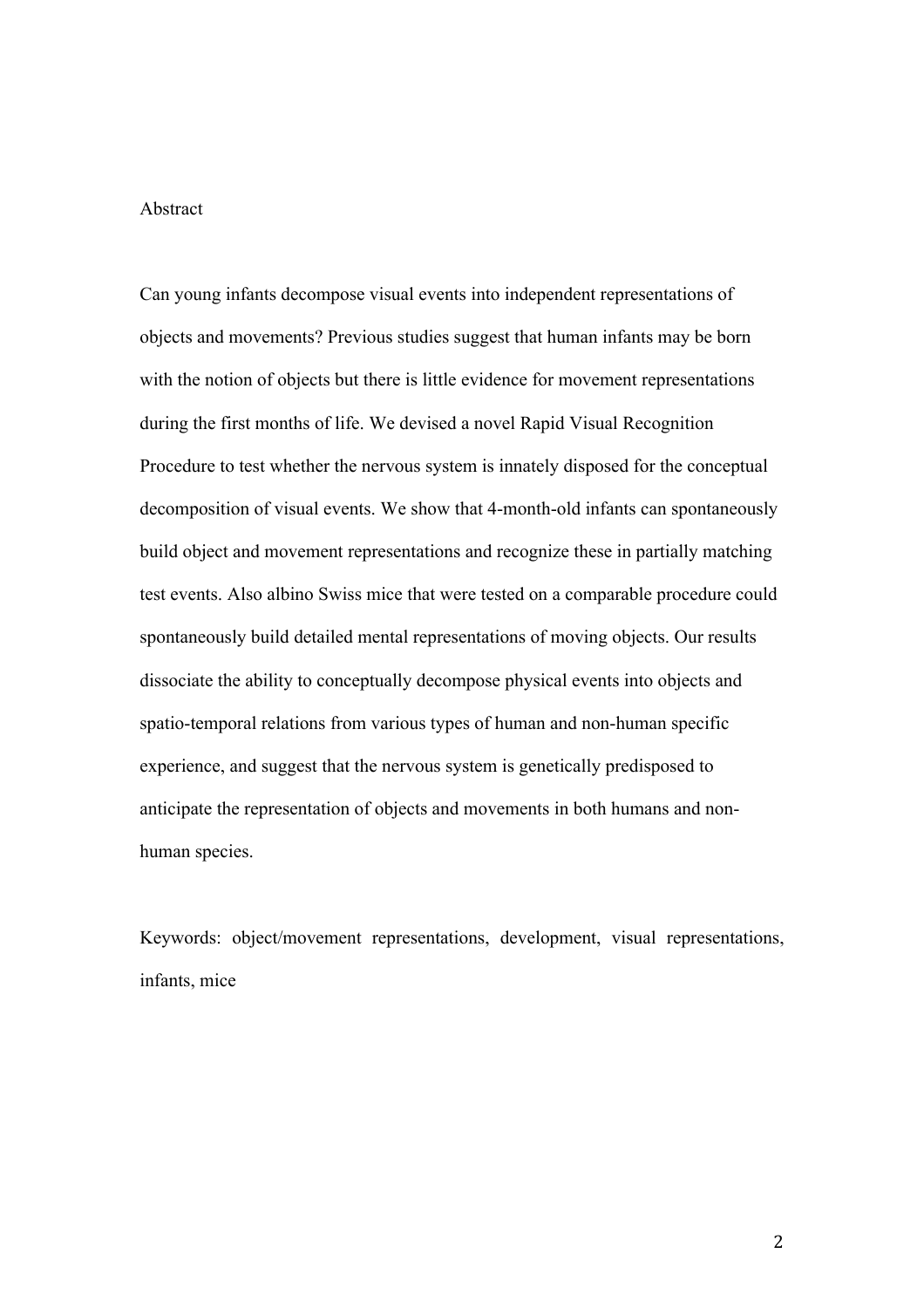#### 1. Introduction

In order to make sense of the world we have to understand the objects that inhabit it, and how they behave. There is considerable evidence that during the first months of life human infants perceive objects as bound physical entities that move as wholes on continuous paths and continue to exist even when they disappear from sight (Aguiar & Baillargeon, 1999; Leslie & Keeble, 1987; Spelke, 1990). Adherence to some of these principles is observed also in newborn human infants (Valenza et al., 2006), primates (Natale et al., 1986; Call, 2000; Santos, 2004; Hall-Haro et al., 2008) and chicks (Regolin & Vallortigara, 1995). In human infants the notion of objects does therefore not appear to require visual, physical or even human specific experience with actual objects to emerge (Spelke et al., 1992; Baillargeon, 2002). It has therefore been suggested that a concept of objects may form part of our innate cognitive repertoire (Carey, 2011).

Could young infants' conceptually decompose physical events into constituents that go beyond simple object representations? There is some evidence that during the first year of life infants are sensitive to the spatial arrangement of objects (e.g. depth, distance, containment and support) and how this changes over time (cf. Baillargeon, 2004). Motion in particular is interesting because in many situations, it signals to infants the presence of events better than space does (Kellman, Spelke & Short, 1986; Werker, Cohen, Lloyd, Casasola, & Stager, 1998): it determines whether objects are animate or inanimate, and may be the basis for understanding the causality of events (Golinkoff, Harding, Carlson-Luden, & Sexton, 1984; Kotovsky & Baillargeon, 2000; Mandler, 2004; Wang, Kaufman & Baillargeon, 2003). It has therefore been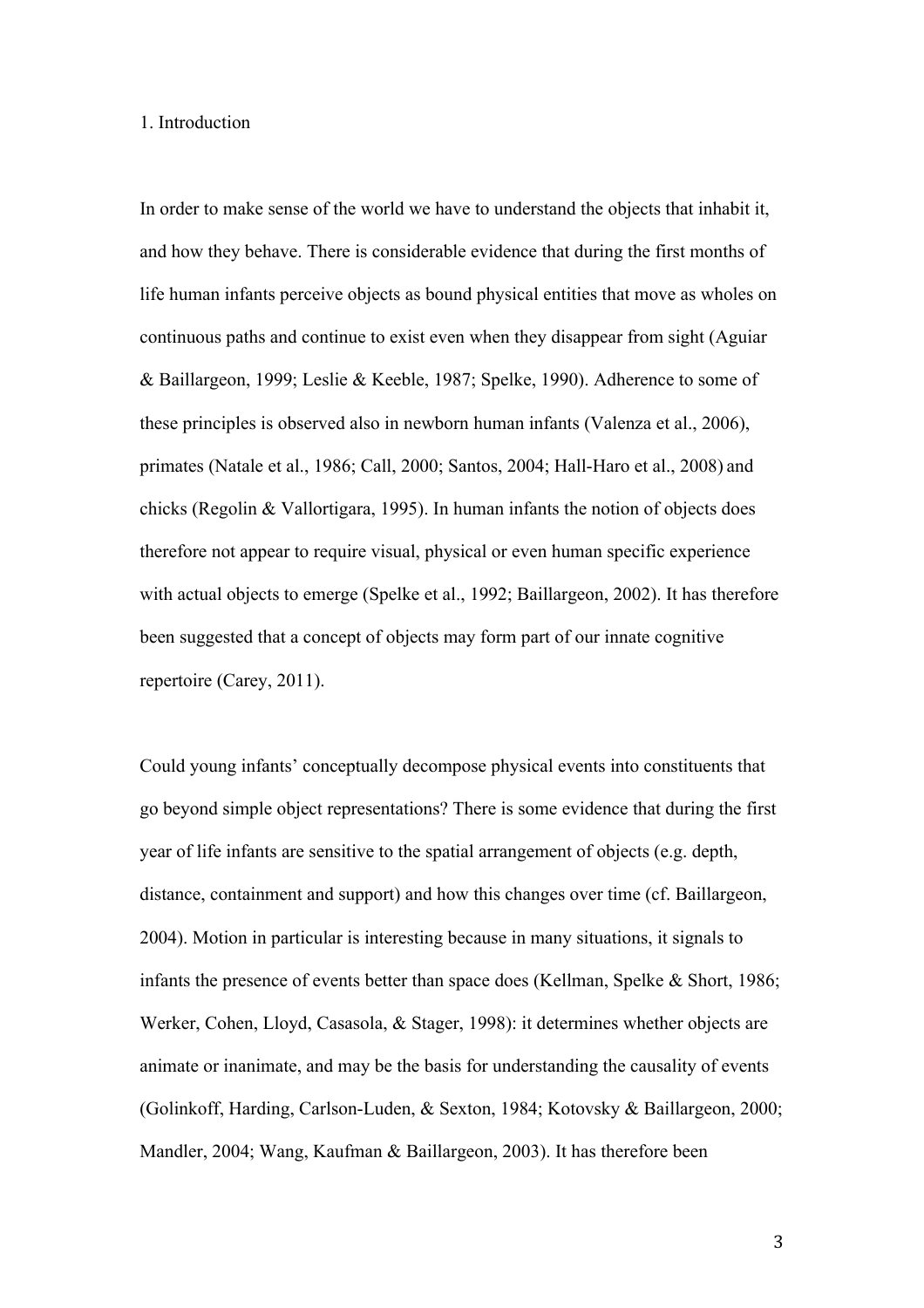suggested that – at least in theory – the concept of motion and space may also belong to the pre-linguistic conceptual primitives from which infants construct their understanding of how objects in the physical world relate to each other (Mandler, 2004; Jackendoff, 1983). However, there are several gaps in experimental evidence to support the idea that during the first months of life infants conceptually decompose physical events into object and movement representations.

Young infants are clearly sensitive to object motion. However, because movement is so central to young infants' perception of objects, it has primarily been used as a tool for studying object properties (see Baillargeon, 2004). Movement thus facilitates object perception during the first months of life (Kellman, Spelke & Short, 1986; Smith, Johnson & Spelke, 2003; Werker, Cohen, Lloyd, Casasola, & Stager, 1998): young infants fail to perceive objects both if these are stationary (Kellman & Spelke, 1983), and if the infants themselves are moving relatively to a stationary object (Kellman, Gleitman, & Spelke, 1987). This suggests that object movement, and not any motion in general, may be necessary for young infants to perceive objects. Young infants could thus primarily use the information about where an object is and how its location is changing over time for guiding attention to – and keeping track of – objects in the visual field (Leslie, Xu, Tremoulet, & Scholl, 1998). Evidence from young infants cannot therefore rule out the possibility that they may not conceptually decompose physical events into independent object and movement representations, but instead represent physical events holistically (Carey, 2011; Pulverman et al. 2006).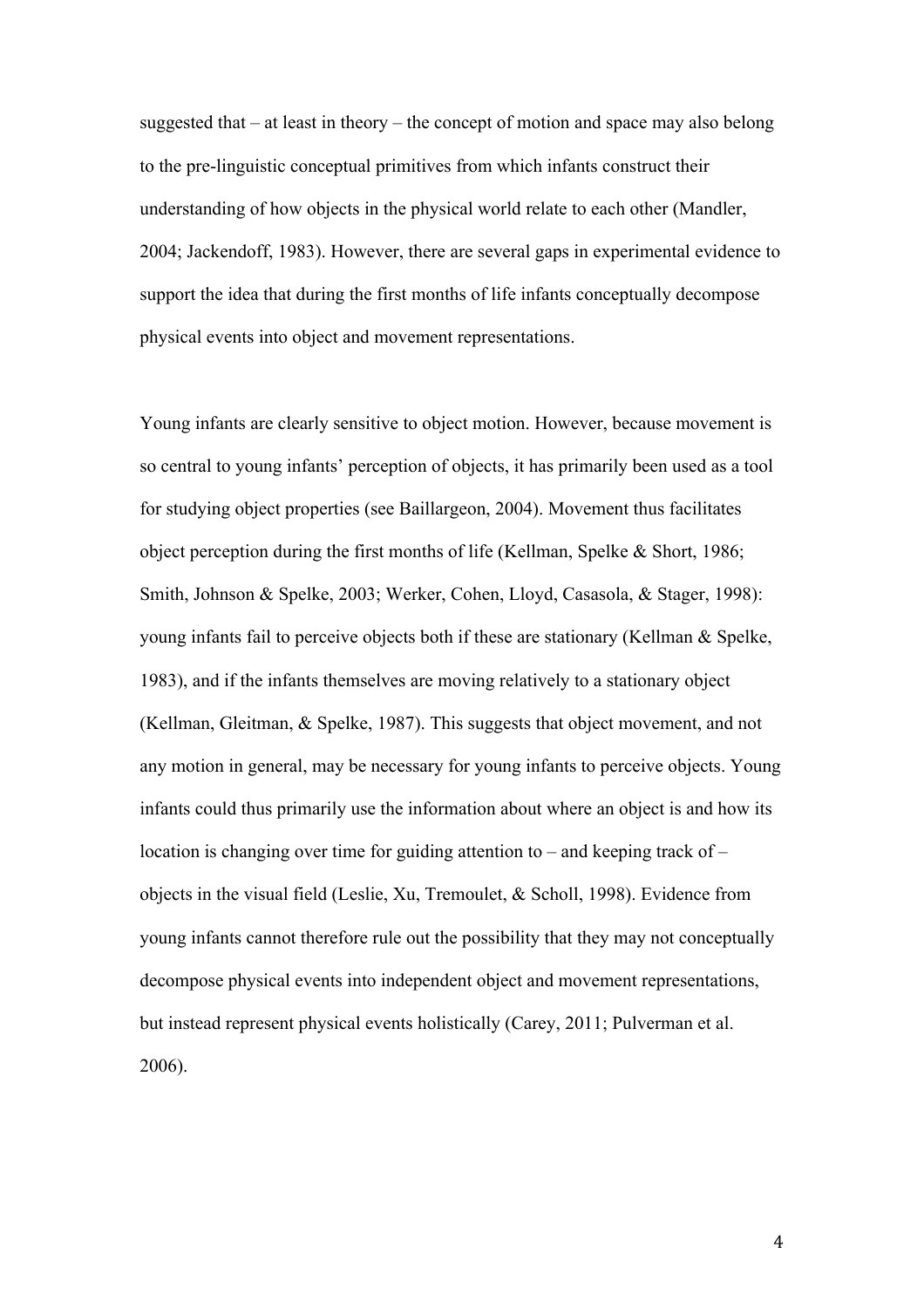Conceptual decomposition of physical events has only been studied in older infants. For example, 14- to 17-month old infants familiarized with a motion event of a star moving in relation to a ball, can discriminate change in the star's path (e.g. over vs. under) and manner of movement (jumping vs. spinning) (Pulverman, Sootsman, Golinkoff, & Hirsh-Pasek, 2003), an ability that has also been observed in 7-monthold infants (Pulverman & Golinkoff, 2004). However, in these discrimination tasks infants could also simply recognize overall changes in the motion event without building independent representations of event parts. Borrowing an example from color perception, the color PRUPLE is a made of the basic colors RED and BLUE and the color GREEN of the basic colors YELLOW and BLUE. When humans see a change from PURPLE to GREEN they perceive a holistic change in the composite colors and are incapable of seeing a change in the basic color constituents RED to YELLOW. Similarly, young infants could thus detect an overall change in motion events without being aware of which constituent (e.g. object, motion path or manner) has changed (for a discussion see Pulverman et al. 2006). Because only 14- to 17 month olds have been shown to represent the manner and path of motion independently, it is not clear whether also younger infants perceive motion events as consisting of individual constituents. Furthermore, dissociating manner and path of motion does not directly answer the more fundamental question of whether infants also represent objects and movements independently.

These gaps in our knowledge about when young infants begin to see physical events as consisting of objects, movements and space make it difficult to determine how this ability emerges from the interplay of nature and nurture. For example, because evidence for object representations pre-dates movement representations by several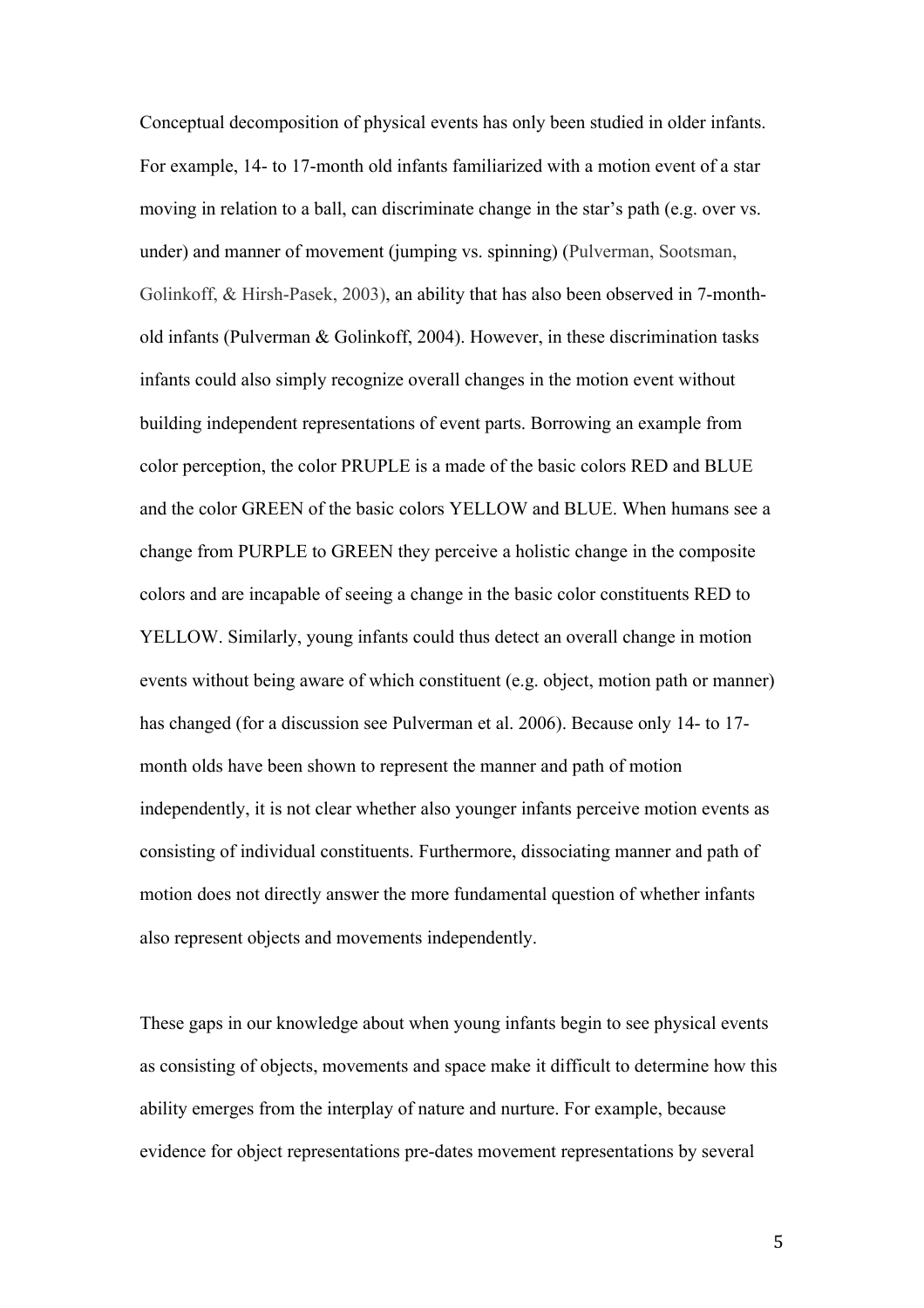months, it may be suggested that infants are born with the notion of object, but that independent movement representations emerge later in cognitive development. In fact, several studies suggest that experience could facilitate infants' abilities to represent different aspects of physical events. Visual training with occlusion events can thus strengthen infants' understanding that objects continue to exist even when they move behind an occluder and help them to predict when the object should emerge from occlusion (Johnson, Amso, & Slemmer, 2003). In addition, also physical experience with objects can facilitate infants' ability to segregate objects (Needham, 2000) as well as to understand the goal of actions (Sommerville, Woodward & Needham, 2005). Finally, learning the names of objects can help infants to categorize them (Xu, 2002; Gliga, Volein, & Csibra, 2010). Young infants begin to grasp objects with agility around 5-months of age (von Hofsten, 1991; Carey, 2009), and they appear to know some common words from 6-months of age onwards (Bergelson, & Swingley, 2012) – a developmental timeframe which roughly coincides with the age at which they appear to discriminate changes in the path and manner of visual motion events (Pulverman & Golinkoff, 2004). It is therefore important to determine whether younger infants, who have not yet acquired such experience, are capable of spontaneously decomposing visual events into independent representations of objects and their spatio-temporal relations.

### 2. Experiment 1: Object / Movement Representations in 4-month-old Infants

In Experiment 1, we tested 4-month-old infants' ability to spontaneously decompose moving objects into independent object and movement representations. We devised a novel Rapid Visual Recognition (RVR) procedure that presents infants with a dual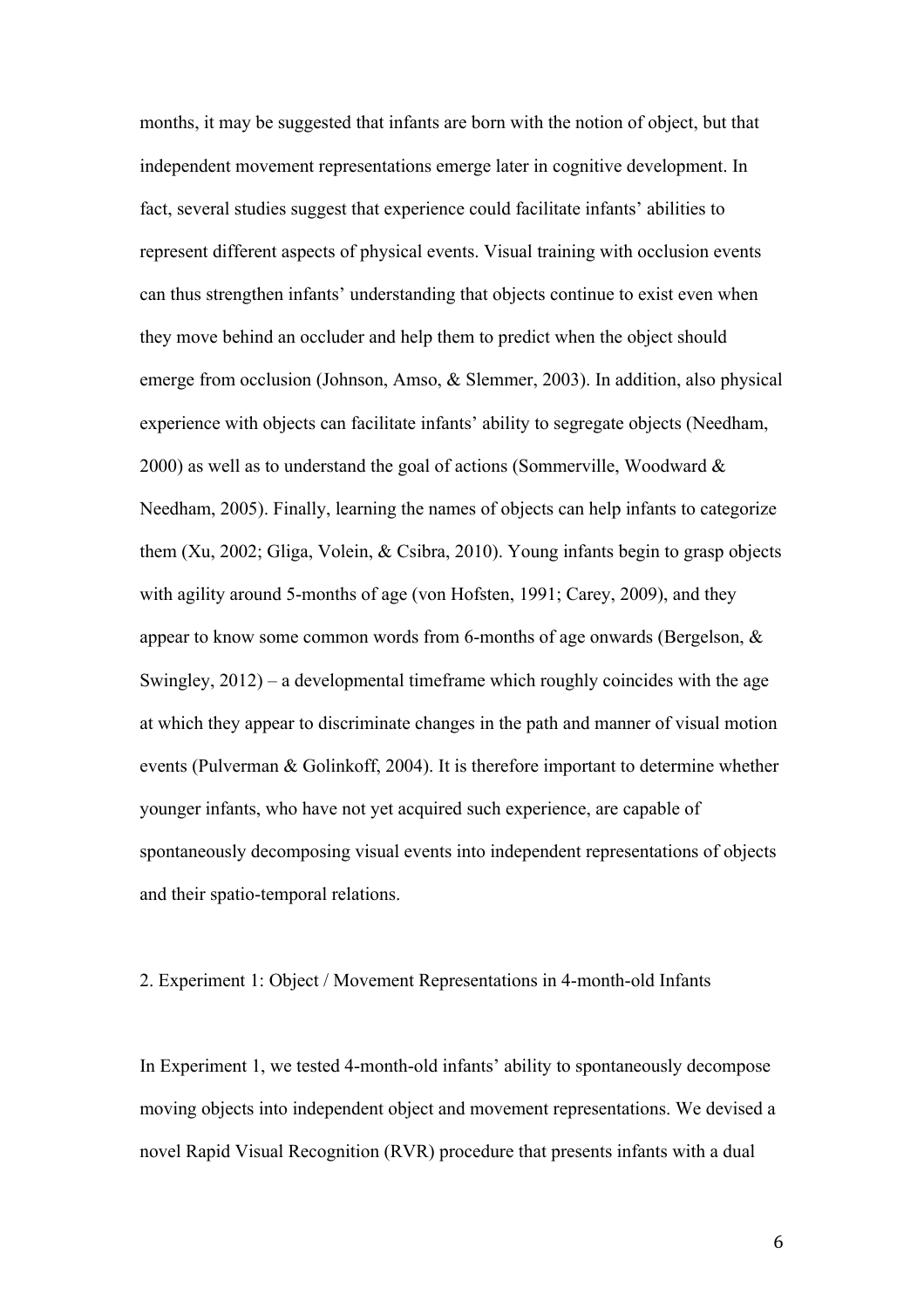choice task between a partially matching and a novel test event, measuring the recognition of spontaneous representations in multiple interleaved trials. Infants were thus presented in each trial with a brief familiarization event of a moving object immediately followed by two simultaneously presented test events. One of these test events contained either the familiarization object (Object recognition trials) or the familiarization movement (Movement recognition trials) paired with a novel counterpart (movement or object, respectively). The other test event contained both a novel object and a novel movement. Because infants are never presented with a test event that is identical to the familiarization event – i.e. both test events contain at least one novel object or movement – it becomes impossible for infants to simply track overall changes without having first represented the object and the movement independently. We thus reasoned that if infants represent movements and objects independently, they should recognize the familiar object/movement in the partially matching test event and consequently look longer to the test event that contained both a novel object and a novel movement.

## 2.1. Method

#### 2.1.1. Participants

We tested 21 infants (14 boys, 7 girls, mean age 136 days, range 107 to 157). Five infants were rejected from the analysis because less than 50% of the total possible looking-time samples were collected during the experiment. The final analysis contains the looking-behavior of 16 infants. All infants had  $APGAR \geq 8$  and had no known visual or auditory problems.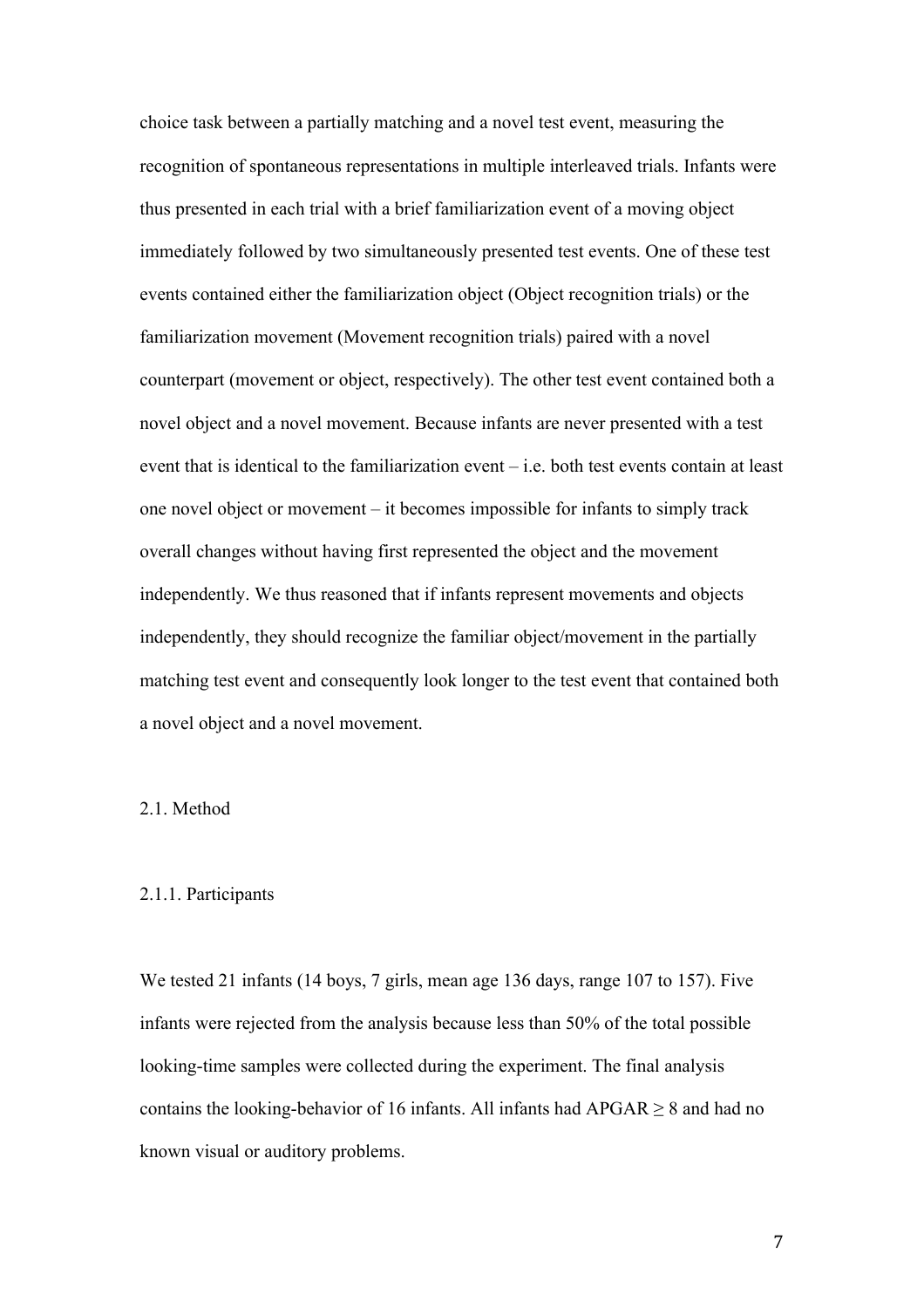## 2.1.2. Materials

The stimuli of Experiment 1 consisted of 8 abstract two-dimensional shapes controlled for color, texture, size and other low-level visual cues (e.g. curvature vs. linearity). We did not implement depth cues (e.g. three-dimensional objects) because previous research has shown that movement of two-dimensional shapes is sufficient to trigger object representations in young infants (cf. Spelke, 1982). An object could move in 1 of the 8 different directions separated by 45° angles (from the center outward), with different movements controlled for distance from the center of the frame and the speed with which the shape moved. This resulted in 64 different videos, each video consisting of 3 repetitions of the same moving object on a black background. To make sure that the objects only moved in 1 direction, once the object reached the maximum distance from the center it disappeared and reappeared in the center. The total length of the familiarization and test events was 2400 ms (frame size 600x600 px; frame rate 60 fps) (Figure 1).

### 2.1.3. Procedure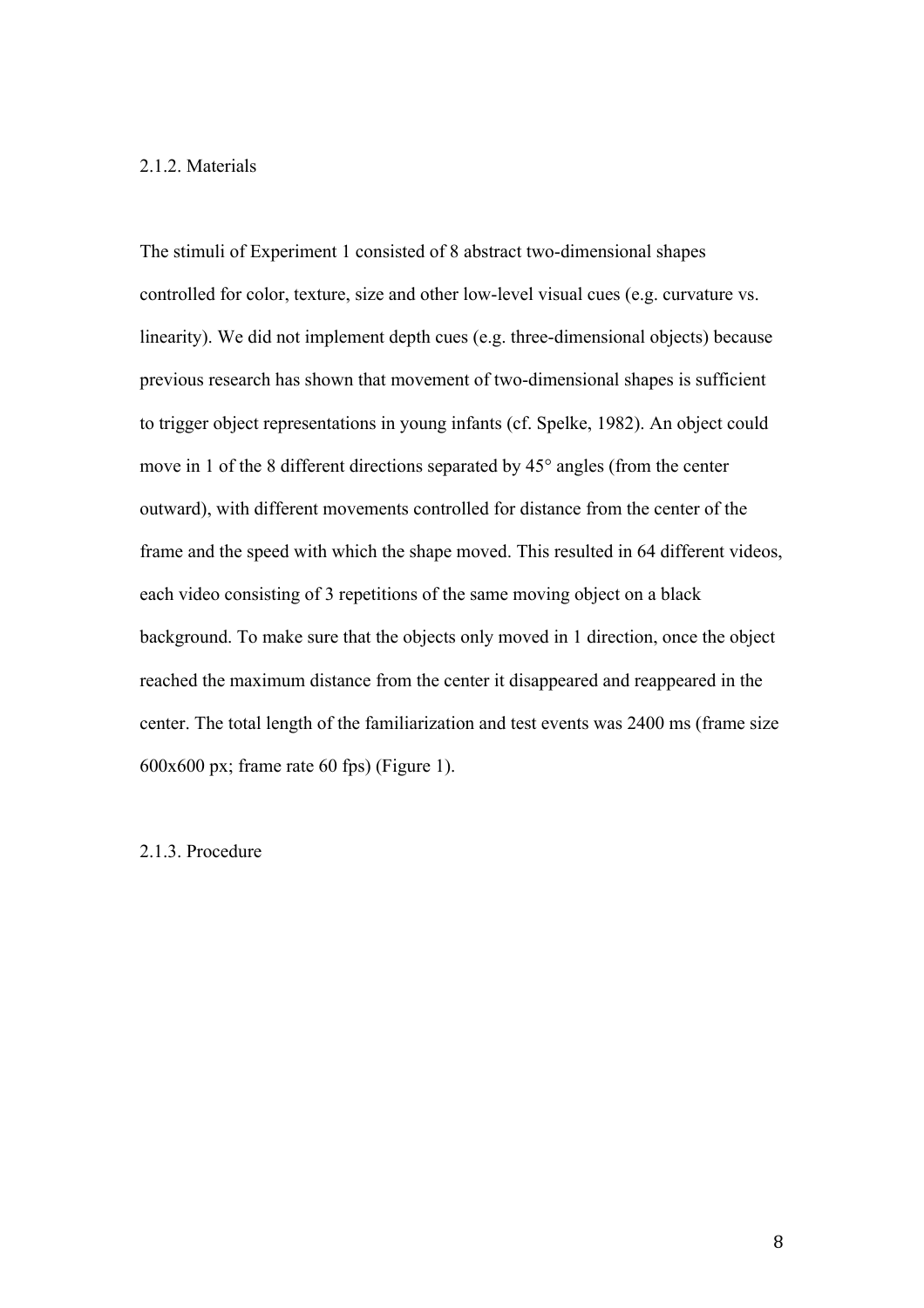

Fig. 1. Procedure and stimuli of Experiment 1.

.

The Rapid Visual Recognition (RVR) procedure is shown in Figure 1. Infants were presented with Object recognition (n=8) and Movement recognition (n=8) trials in random order. Each trial began with a familiarization video of a moving object (2400ms) presented centrally on the screen. The familiarization video was followed simultaneously by two test videos of two moving objects (2400ms). In the Object recognition trials one of the test videos contained the familiarization object moving in a new direction (familiar test event) and the other video contained a novel object moving in a new direction (novel test event). In the Movement recognition trials one of the test videos contained a novel object moving in the same direction as the object in the familiarization video (familiar test event), and the other test video contained a novel object with a novel movement (novel test event). The novel movements in the object recognition trials and the novel objects in the movement recognition trials were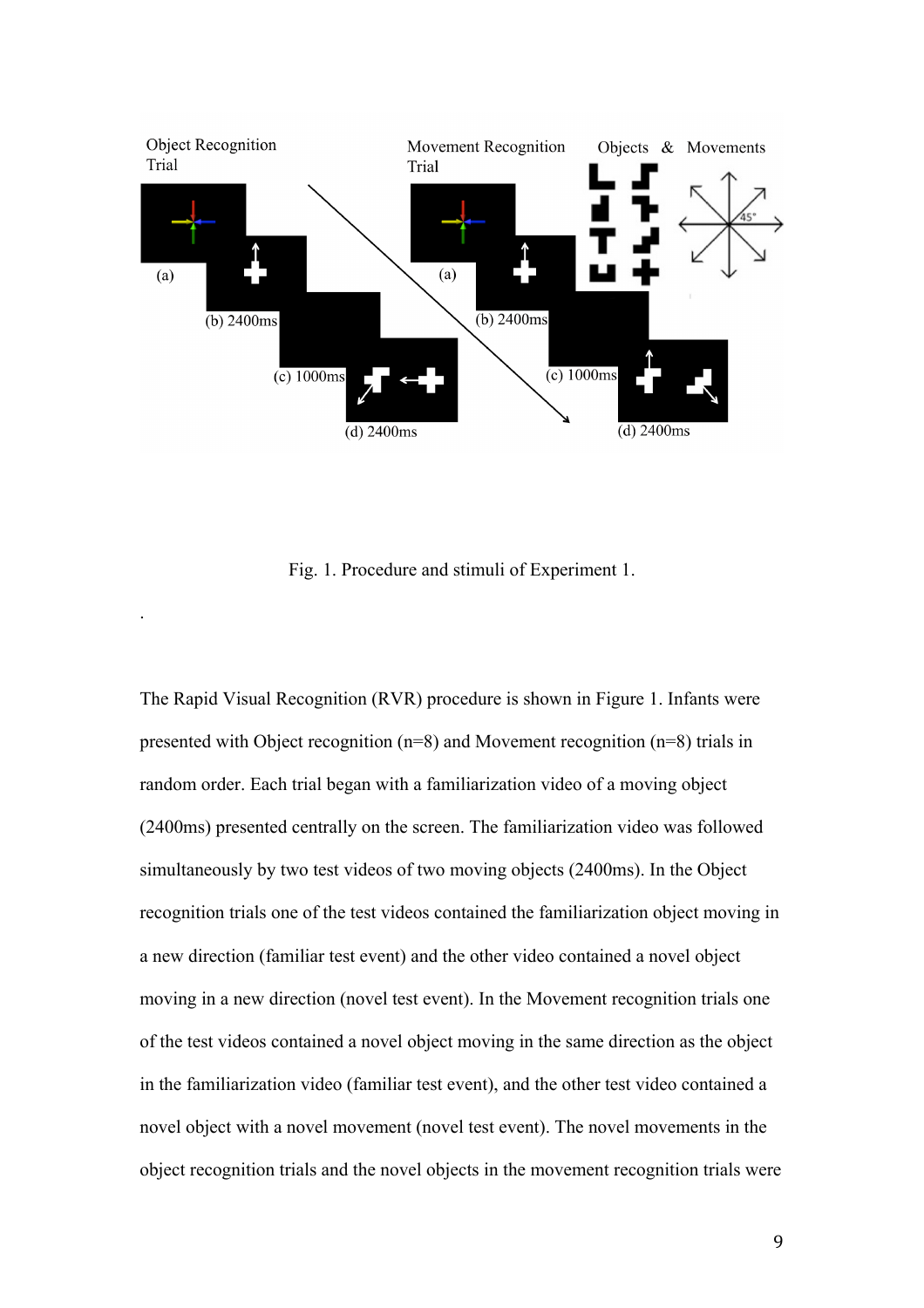different from each other. The sides of the familiar/novel test events were randomized across trials and the 64 different possible combinations of the 8 objects and 8 movements were equally balanced in 4 different lists across infants. The familiarization and test phases were separated by 1s long pauses. Trials were separated by central fixations and the experimenter initiated each trial when the infants' gaze was directed to the center of the screen. Infants' gaze was recorded with a TOBII T60 eye-tracker at a rate of 60 Hz. The eye-tracker was integrated into a 17 inch TFT screen. The stimuli were presented via PsyScope X software. Infants were seated on their parent's lap at about 50 cm distance from the monitor. Parents wore blocked glasses to avoid the eye-tracker collecting their gaze. This also ensured that the parents were unable to see the stimuli and influence the infant's performance. To determine whether infants' looking behavior to the two test videos in each trial differed, we delimited a region of interest that matched the size and the location of the videos on the screen (600x600 pixels for each video). Only the looks that fell within these regions of interests were counted in the measures of looking times for each of the two test videos. We measured the preference for the novel video compared to the familiar one by calculating infants' cumulative and longest fixations to each of the two test videos.

#### 2.2. Results and Discussion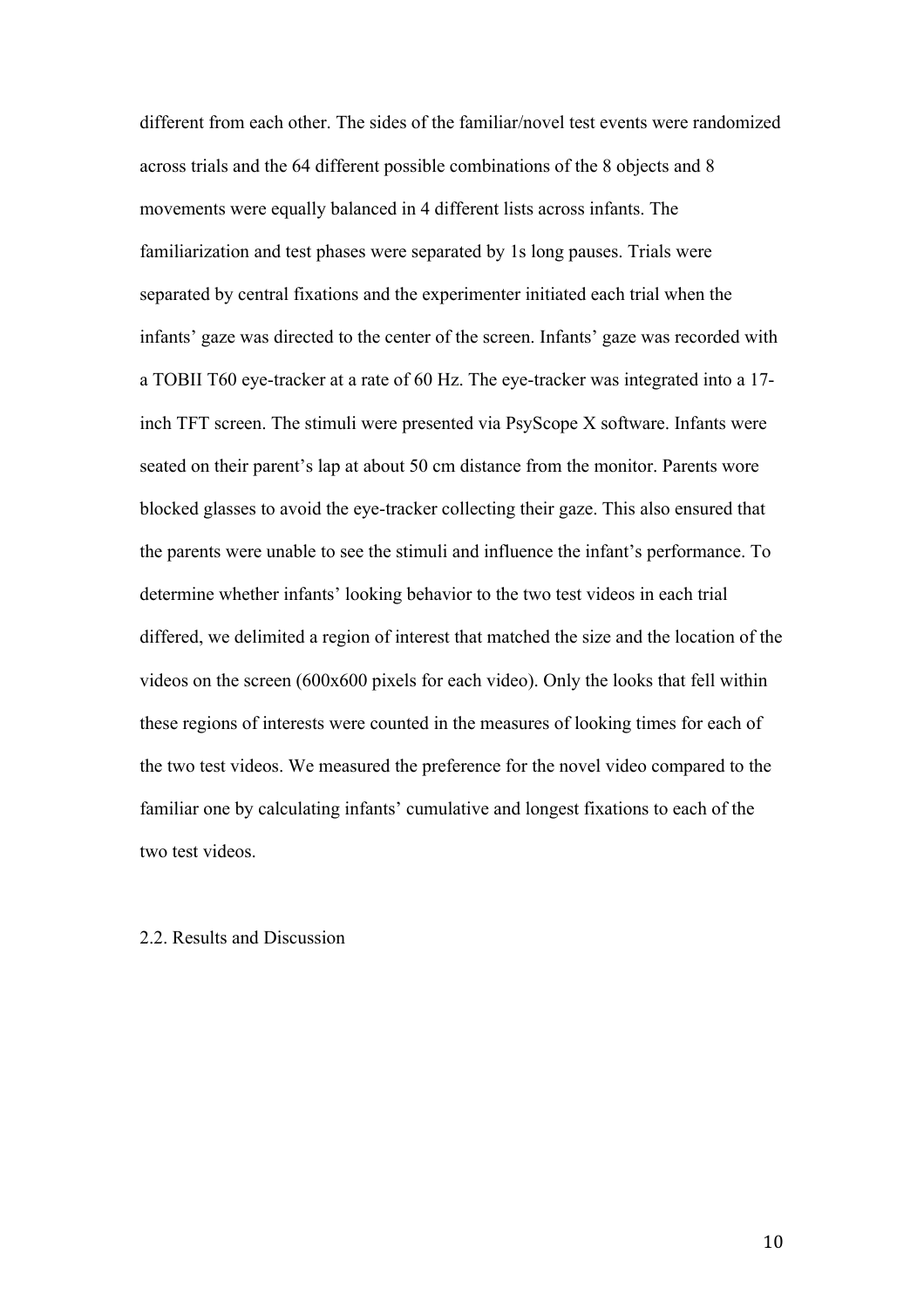

Fig. 2. Results of Experiment 1. For better comparison between experiments, cumulative looking-time to novel and familiar test events is converted into proportions of total looking-time spent looking at novel and familiar test events together. Error bars represent standard errors. (\*) denotes significant differences in cumulative looking times between familiar and novel test events ( $P < .05$ ).

The results are shown in Figure 2. We calculated the cumulative looking time infants spent looking at the novel and at the familiar test videos. A 2 x 2 Repeated Measures ANOVA with Condition (Object / Movement recognition trials) and Type of Test Event (Familiar / Novel) as within-subject factors revealed a main effect for the Type of Test Event  $(F(1,15) = 9.864, P < .007)$ , no main effect for Condition  $(F(1,15) = 0.864, P < .007)$ 3.947,  $P = .066$ ) nor an interaction between Condition and the Type of Test Event  $(F(1,15) = .011, P < .998)$ . Pairwise comparisons of cumulative looking times to novel and to familiar test events showed that significant novelty preferences in cumulative looking-times prevailed in both object (2-tailed *t*-test:  $t(15) = 2.145$ ,  $P =$ .049) as well as movement (2-tailed *t*-test:  $t(15) = 2.300$ ,  $P = .036$ ) recognition trials.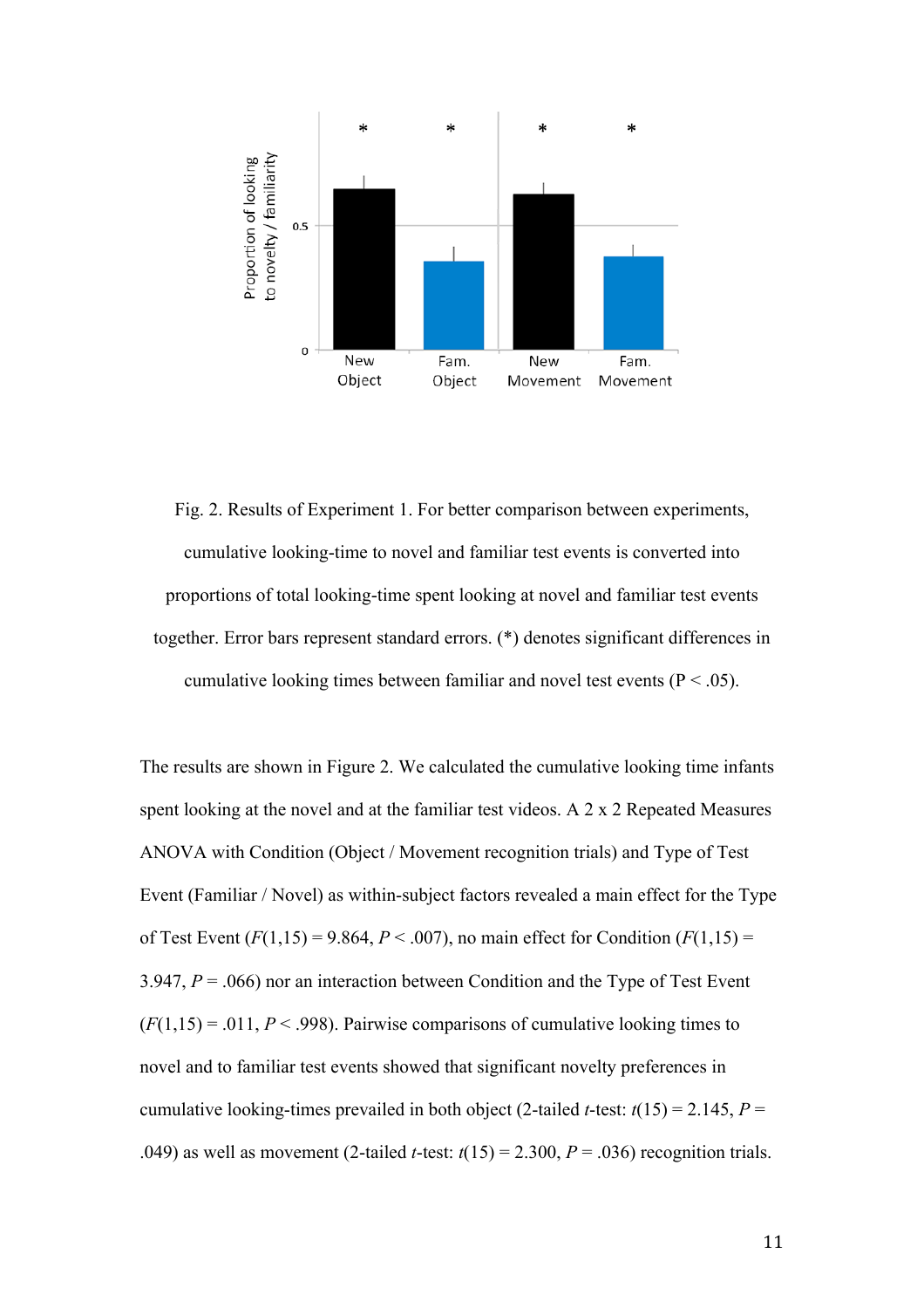Additionally, we also calculated the longest looks that infants directed to novel and to familiar test events. A 2 x 2 Repeated Measures ANOVA with Condition (object recognition trials / movement recognition trials) and Type of Test Event (familiar / novel) as within subject factors revealed a main effect for the Type of Test Event  $(F(1,15) = 8.857, P < .009)$  no main effect for Condition  $(F(1,15) = 4.134, P = .06)$ , nor an interaction between Condition and the Type of Test Event  $(F(1,15) = .328, P =$ .575). Pairwise comparisons of longest looking times to novel and to familiar test events showed that significant novelty preferences prevailed in both object (2-tailed *t*test:  $t(15) = 2.324$ ,  $P = .035$ ) as well as movement (2-tailed *t*-test:  $t(15) = 2.114$ ,  $P <$ .049) recognition trials. In order to determine whether infants' looking-behavior changed during the experiment we compared the cumulative looking times and longest looks to novel test items across trials. Infants' looking-behavior did not show significant increase or decrease during the course of the experiment (linear correlation between the elapsed trials and the cumulative looking time to novel items in each trial:  $R^2 = .009$ ,  $F(1,14) = .131$ ,  $P = .723$ ; linear correlation between the elapsed trials and the longest look to novel items in each trial:  $R^2 = .027$ ,  $F(1,14) = .389$ ,  $P = .543$ ). This suggests that infants' performance was not significantly increased through learning nor decreased due to inattentiveness during the experiment. An item based analysis of average looking time to each of the objects (one-way ANOVA: *F*(7,120) = 1.606, *P* = .140) and movements (one-way ANOVA: *F*(7,120) = 2.125, *P* = .05) with post-hoc multiple comparison using Bonferroni corrections (95% confidence level) showed no significant preferences for either individual objects or movements.

Because both test events were novel, containing at least either one new object or one new movement, these consistent novelty preferences for test videos that contained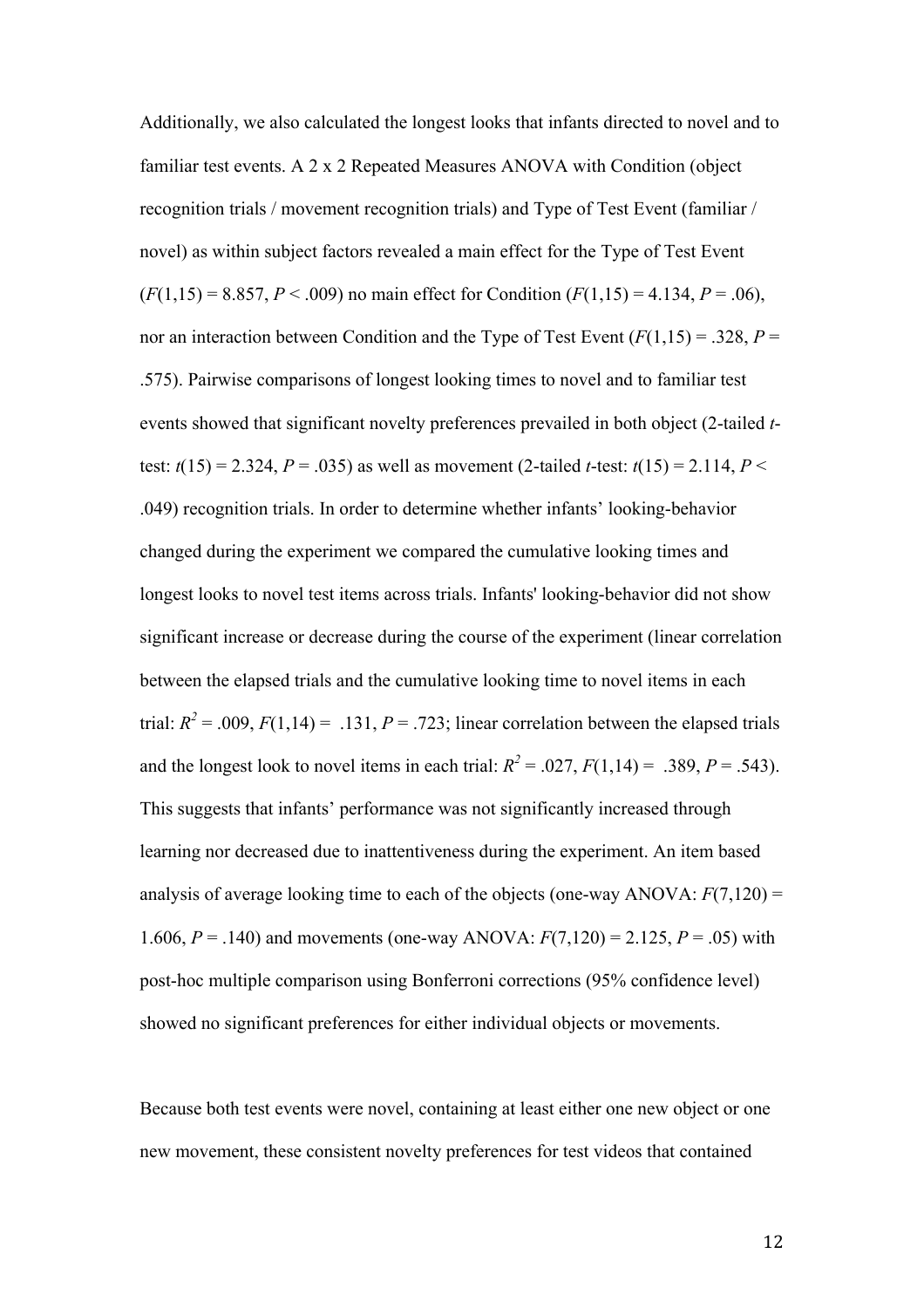both a novel movement and a novel object could only emerge if infants recognized the repeated familiarization objects and movements in the familiar test event. Furthermore, because the object and the movement recognition trials were presented in an interleaved manner, infants could not have learned which element of the moving object will be repeated in any given trial nor anticipated what they had to pay attention to during the experiment. This suggests that infants spontaneously decomposed the familiarization events into independent object and movement representations. The fact that there were no quantitative differences in looking times across object and movement recognition trials shows that by 4-months of age, human infants are capable of representing objects as easily as their spatio-temporal relations.

The results of Experiment 1 also suggest that the RVR Procedure provides a more direct way of testing spontaneous representations in young infants than many other widely used looking-time paradigms. For example, habituation to visual stimuli can cause cognitive processing that is not necessarily spontaneous in nature. Switches between the novelty and the familiarity preference as a function of habituation length are one such example (Rose, Gottfried, Melloy-Carminar, & Bridger, 1982). Additionally, repeated visual exposure may also lead infants to acquire concepts such as object continuity that under similar experimental conditions with shorter habituation remain elusive (Johnson, Amso, & Slemmer, 2003). Because the RVR Procedure only relies on a short familiarization with the moving object, it minimizes possible learning effects caused by habituation during the experiment. Instead, the brevity of the familiarization and test phases allows for the inclusion of many more trials that reduce the paradigm's sensitivity to outliers. Finally, because infants are faced with a dual choice task that presents the alternative outcomes (e.g. novel and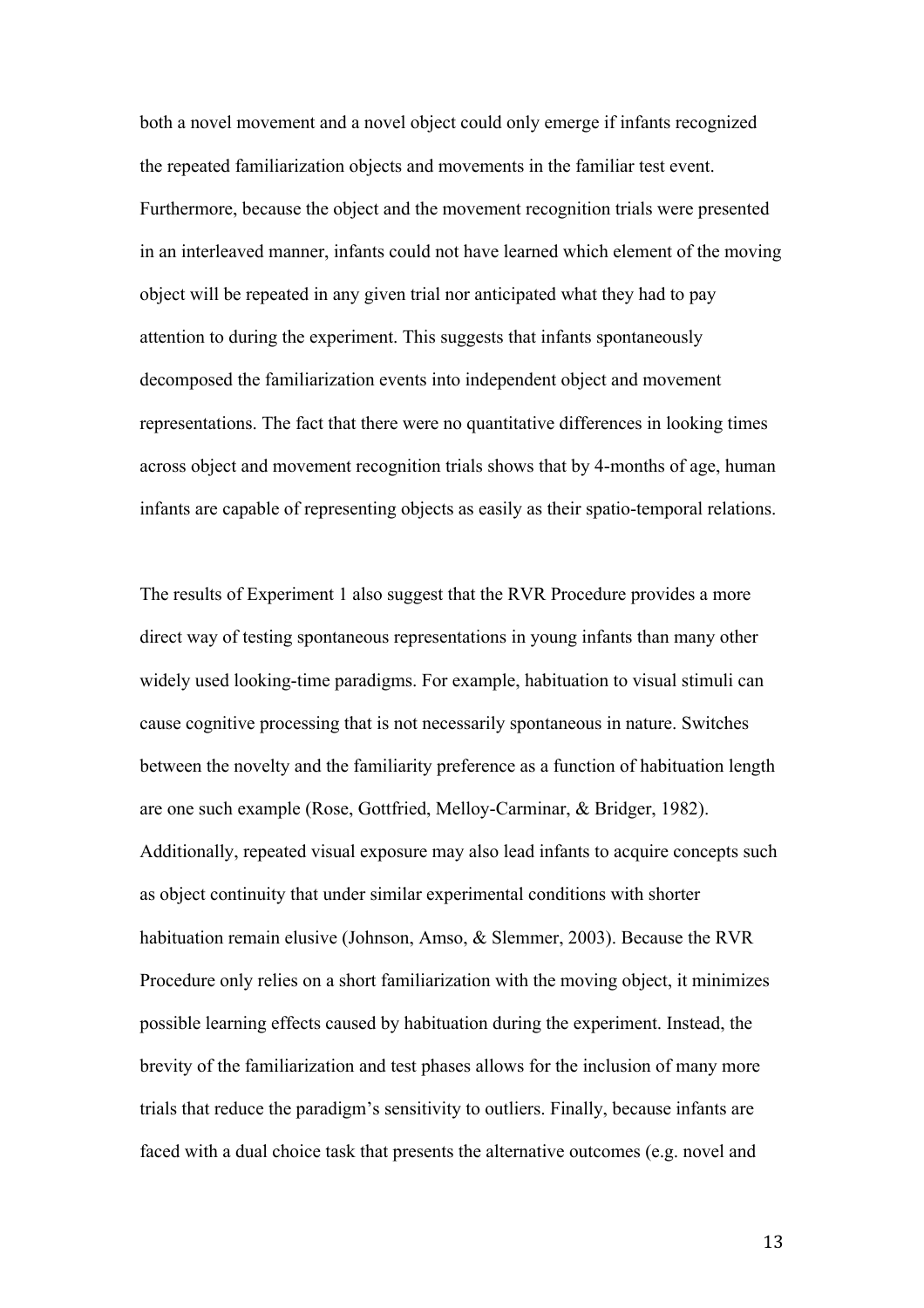familiar test events) in a single trial – rather than distributing these across trials as single-choice tasks do – the RVR procedure also reduces the likelihood that infants sustain their attention on a single test event simply because there is nothing else to look at.

To what extent is this ability to build independent object and movement representations thus dependent on experience with the physical world? At some point between 3- and 4-months of age the eyes of human infants go through the physiological changes necessary for capturing their gaze with an eye-tracker. This is an age range that according to previous findings roughly corresponds to when infants begin to demonstrate the ability to smoothly follow moving objects (Hofsten & Rosander, 1997). Infants in our study are therefore among the youngest that can presently be tested with the RVR procedure whose strength lies in infants' ability to control and execute rapid eye-movements between two alternative test events. The fact that infants can spontaneously build object and movement representations immediately when they begin to actively explore the visual world suggests that the ability may not be dependent on experience. However, it is still possible that the ability emerges sometime during the first 4 months of life. While 4-month-old infants cannot yet handle objects with agility (von Hofsten, 1991; Carey, 2011), they clearly have already acquired visual, as well as some linguistic, tactile and other social experience with the world that surrounds them. The results of Experiment 1 cannot thus fully rule out the possibility that early exposure to moving objects is necessary for the conceptual decomposition of motion events.

## 3. Experiment 2: Object / Movement Representations in Albino Swiss Mice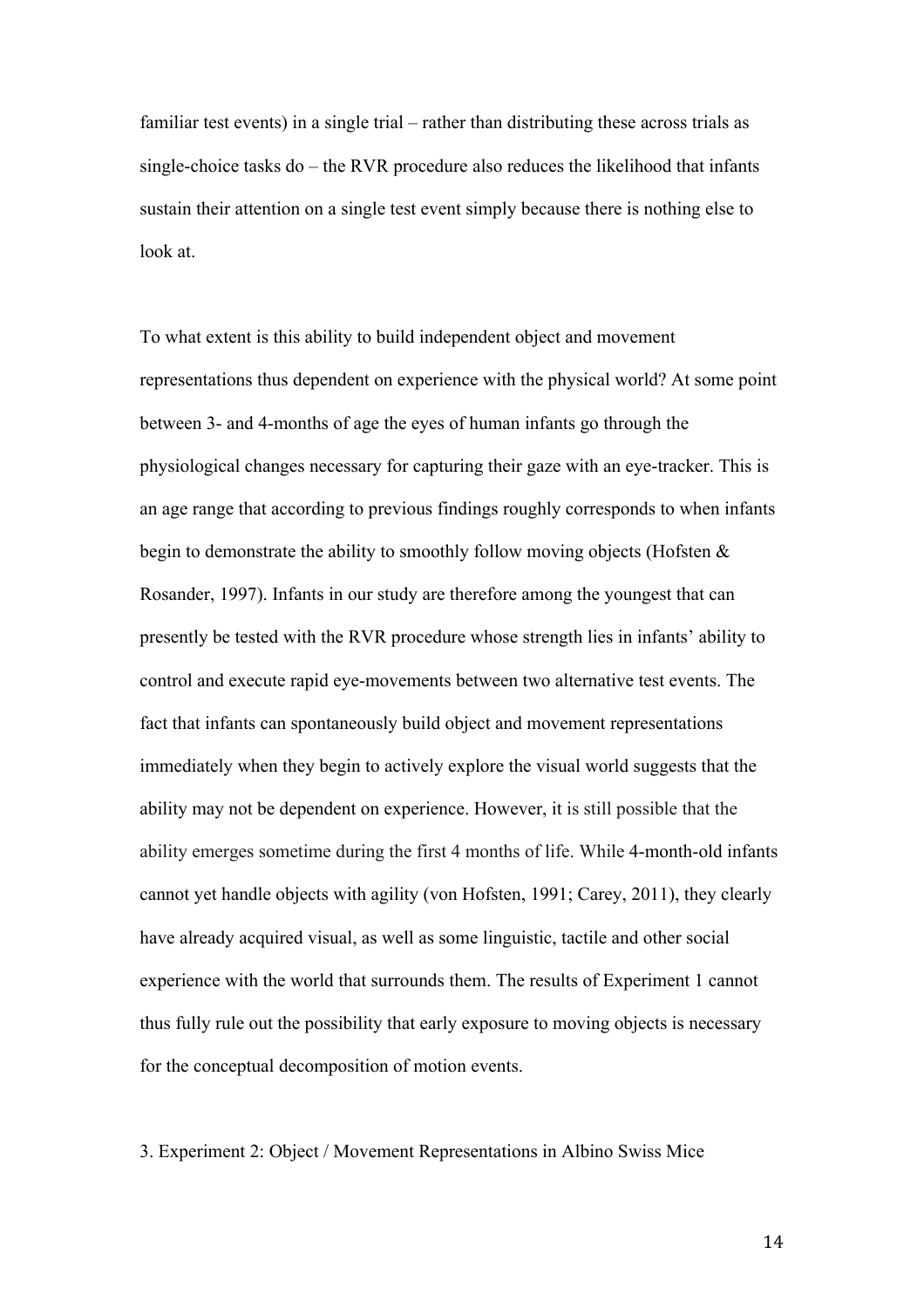In Experiment 2, we therefore aimed to determine whether independent representations of objects and movements could emerge also in the absence of human specific experience. We reasoned that if this ability is a genetically determined cognitive trait that is evolutionarily highly conserved, then it could also extend to non-human animals (Hauser, Chomsky, & Fitch, 2002; Carey, 2009; Langus et al., 2013). While object cognition has been studied in a variety of animal species and perceptual domains, and non-human primates appear to have a concept for objects that at least in part parallels that found in young infants (Santos, 2004; Natale et al., 1986), the majority of animal studies that investigate the question in lower animal species rely on the animal's ability to represent visual events through extensive training. However, in these experiments it is often difficult to disentangle whether training enables the animal to learn to perform a specific experimental task or it additionally also enforces the animal to learn a conceptual distinction that would not emerge spontaneously. It is therefore not clear whether spontaneous conceptual decomposition of visual events into independent object and movement representations is as readily found in non-human animals as we found in 4-month-old infants in Experiment 1.

In Experiment 2, we therefore tested albino Swiss mice (CD1®) with the stimuli of Experiment 1. The species is interesting because, in contrast to rats, mice do not use eye movements to explore the visual world (Stahl, 2008; van Alphen et al., 2001) and their binocular field of vision is only 30-40° (Dräger & Olsen, 1980; Wagor, Mangini & Pearlman, 1980). As opposed to animals that can direct their gaze without moving their head, mice's head orientation must thus be predictive of what it sees. This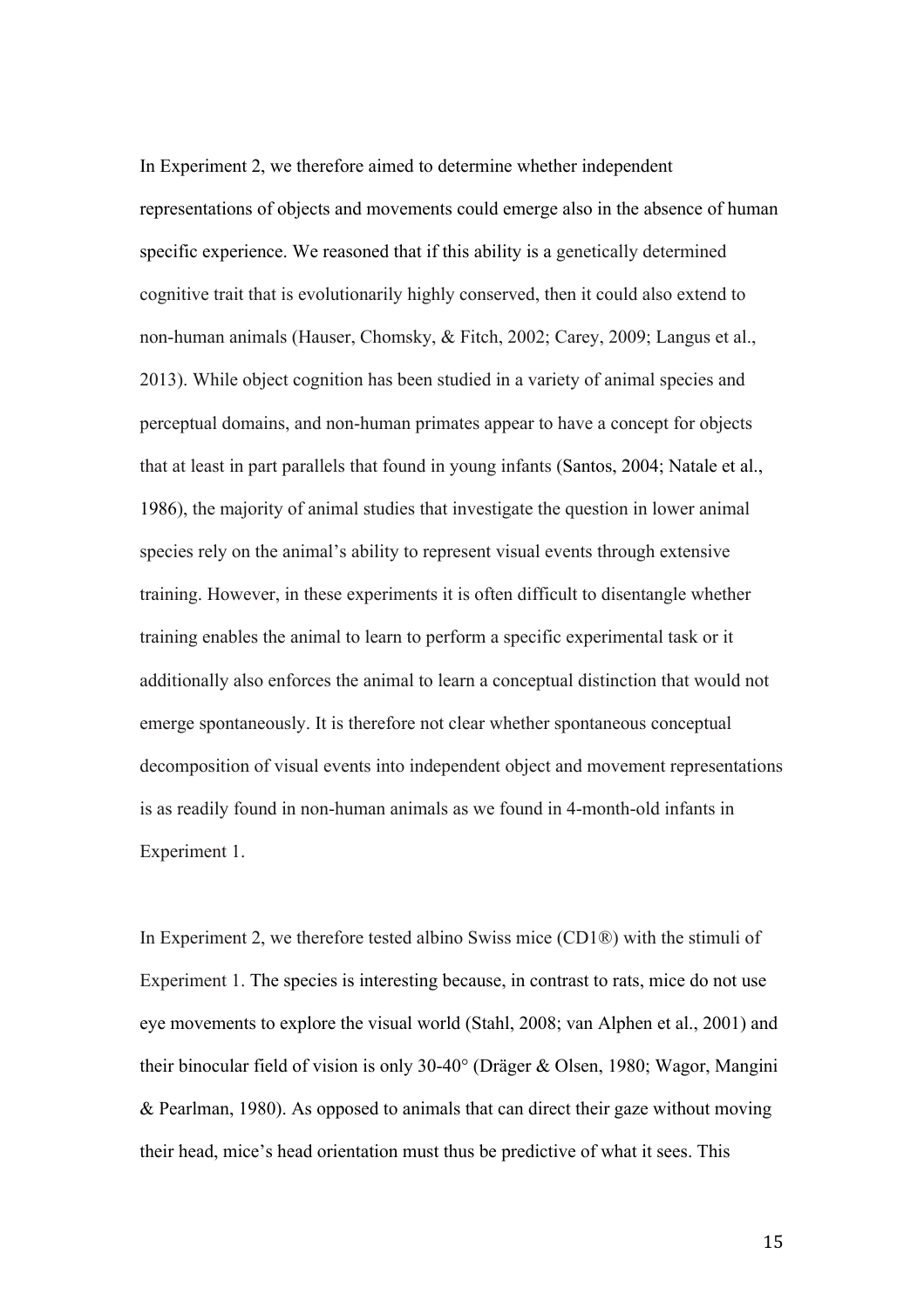enabled us to use a version of the classical object recognition test (Ennaceur, 2010; Ennaceur & Delacour, 1988), where moving objects were presented visually on two opposing screens. Previous experiments in the same experimental setting have shown that mice can discriminate changes in objects and movements when comparing the difference in the animals' looking behavior (determined through their head orientation) to familiar and novel test events (Braida et al., 2013). However, it remains an open question whether, as infants, also mice can conceptually decompose visual events into independent object and movement recognition trials.

3.1. Method

3.1.1. Subjects

We tested 16 adult male albino Swiss mice (CD1®) (Charles River, Italy; http:// http://www.criver.com/) 5-6 month old weighing 30 g  $(\pm 3)$ . The animals were housed individually in polycarbonate cages with food and water freely available through wire lids. The *vivarium* was 21°C with a 12h light cycle. The procedures followed the guidelines established by the Italian Council on Animal Care and were approved by the Italian Government decree No. 28/2010. All efforts were made to minimize the number of subjects used.

# 3.1.2. Stimuli

The Stimuli of Experiment 2 were identical to Experiment 1.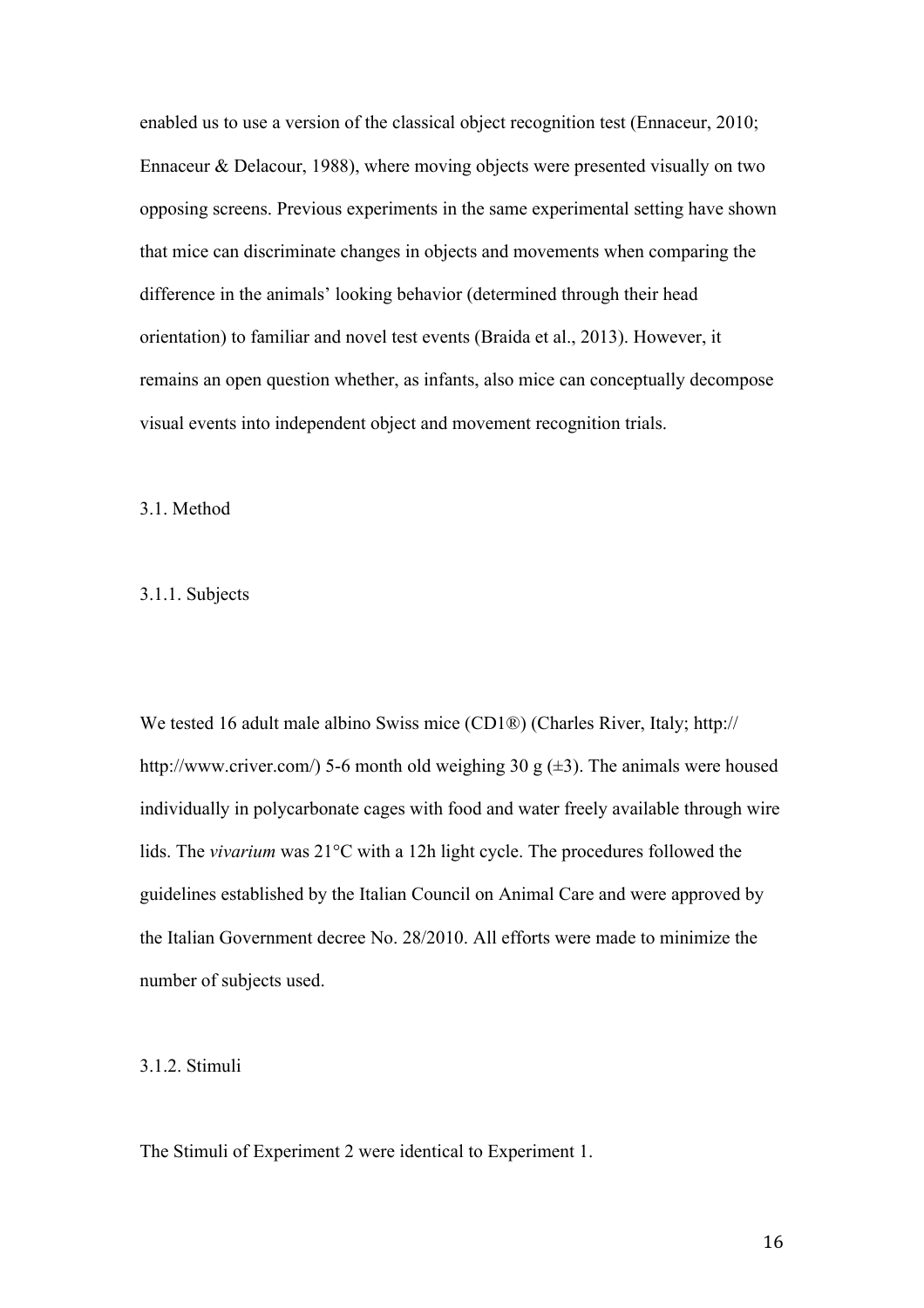#### 3.1.3. Procedure

Mice were tested in a 380mm x 300mm x 180mm container with two 3.5-inch screens attached to opposing walls of the testing arena. The experiment had 1 trial with half of the mice assigned to the Object and the other half to the Movement recognition trials. The animals were first habituated to the test apparatus for 10 min on day 1. On day 2, the animals were subjected to a 10-min long familiarization phase during which two identical moving objects were shown on two 3.5-inch widescreen displays. The test phase started 5 min after the end of the familiarization. Half of the animals were assigned to the object recognition condition and saw a test video containing the familiarization object combined with a novel movement on one screen (familiar test event) and a video of a novel object with a novel movement on the other screen (novel test event). The other half of the animals were assigned to the movement recognition trials and saw a video of the familiarization movement with a novel object on one screen (familiar test event) and a video of a novel object with a novel movement on the other screen (novel test event).

To eliminate specific object/movement preferences, the novel/familiar test events were assigned to the two screens in a counterbalanced manner from animal to animal. In order to guarantee that we were measuring visual preferences and not specific location preferences, mice's looking behavior was coded manually during familiarization and consequently half of the time the novel test video appeared on the preferred screen and half of the time on the dis-preferred screen. Mice's behavior in the arena was video recorded at all times from above the arena (at a rate of 30 fps)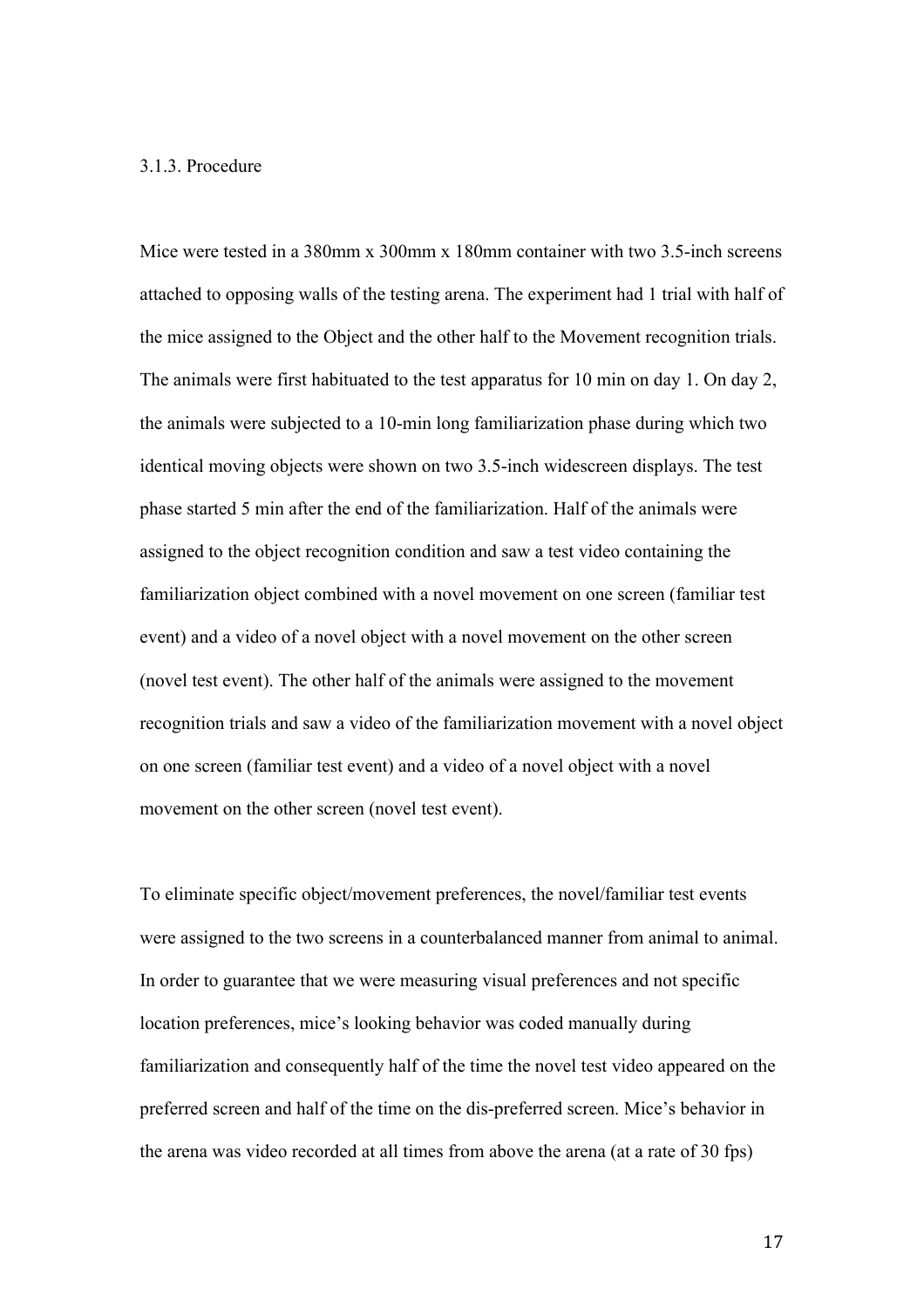and consequently coded frame by frame with the PsyCode software. A looking event was coded when the mouse head was oriented towards the screen. The agreement of the two independent blind coders was in perfect agreement (Cohen's kappa 0.93).



#### 3.2. Results and Discussion

Fig. 3. Results of Experiment 2. For better comparison between experiments, lookingtime to novel and familiar test events is converted into proportions of total lookingtime spent looking at novel and familiar test events together. (a) The proportional

differences in cumulative looking-times in object-recognition and movement recognition trials. (b) Cumulative looking-times to the two screens during the familiarization phase. (c) The average number of looks during each minute of the familiarization phase. Error bars represent standard errors. (\*) denotes significant differences in looking times between familiar and novel test events ( $P < .05$ ).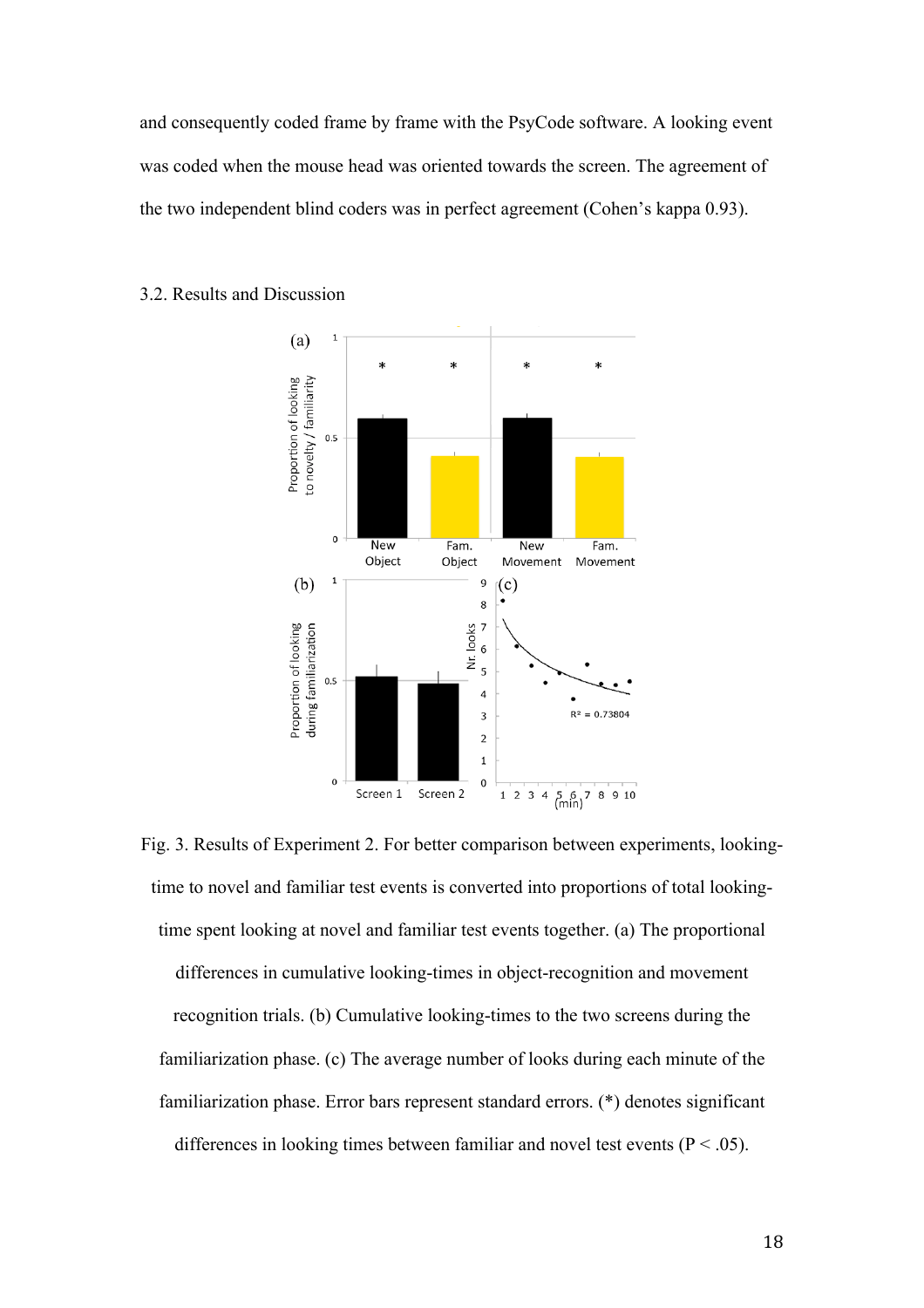The results are shown in Figure 3. We calculated the average cumulative looking time each animal spent looking at the novel and at the familiar test videos. A 2 x 2 Repeated Measures ANOVA with Condition (Object / Movement recognition trials) as between-subject factor and Type of Test Event (Familiar / Novel) as within-subject factor revealed a main effect for the Type of Test Event  $(F(1,14) = 34.410, P <$ .0001), no main effect for Condition  $(F(1,14) = 4.05, P = .07)$ , nor an interaction between Condition and the Type of Test Event  $(F(1,14) = 1.041, P = .325)$ . Pair wise comparisons of cumulative looking times to novel and to familiar test events showed that significant novelty preferences prevailed in both object (2-tailed *t*-test:  $t(7) = -$ 4.679, *P* = .002) as well as movement (2-tailed *t*-test: *t*(7) = -3.578, *P* = .009) recognition trials. Additionally, we also calculated the duration of longest looks that the animal directed to novel and to familiar test events. A 2 x 2 ANOVA with Condition (Object / Movement recognition trials) as between-subjects factor and Type of Test Event (Familiar / Novel) as within subject factor revealed a main effect for the Type of Test Event  $(F(1,14) = 15.585, P < .001)$ , no main effect for Condition  $(F(1,14) = 4.02, P = .11)$ , nor an interaction between Condition and the Type of Test Event  $(F(1,14) = 0.047, P = .831)$ . Pair wise comparisons of longest looks to novel and to familiar test events showed that significant novelty preferences prevailed in both object (2-tailed *t*-test:  $t(7) = -2.545$ ,  $P = .038$ ) as well as in movement (2-tailed *t*test:  $t(7) = -3.245$ ,  $P = .014$ ) recognition trials. There were no significant differences in either cumulative looking-times ( $M = .51$ ,  $SD = .13$ : 2-tailed *t*-test:  $t(15) = .843$ , *P* = .41) or longest looks (*M* = .49, *SD* = .09: 2-tailed *t*-test: *t*(15) = .734, *P* = .61) to the two identical familiarization videos (Figure 3b). This rules out the possibility that the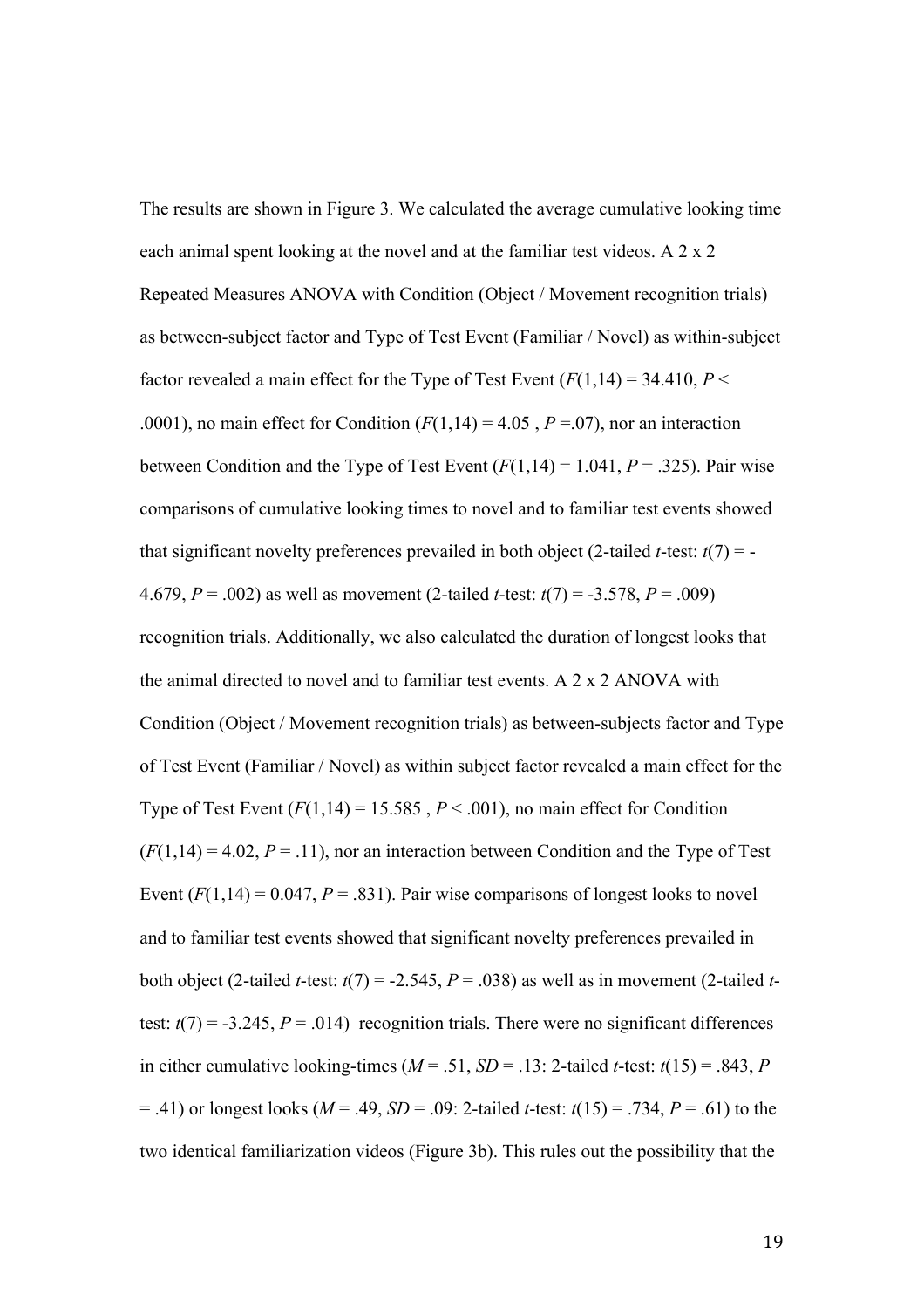preferences in the test phase emerged due to the specific locations of the screens in the arena.

The animals in our experiment were neither rewarded nor trained and they habituated to the stimuli quickly (Figure 3c). And since the stimuli are presented visually, animals cannot rely on their sense of either touch or smell to recognize the previously encountered moving objects. Mice, just like 4-month-old infants, must thus have built the object and movement representations spontaneously. Just like 4-month-old infants in Experiment 1, mice in Experiment 2 could not have discriminated overall changes between familiarization and test events. These consistent novelty preferences for test events containing both a novel object and a novel movement could only emerge if mice recognized the repeated familiarization objects and movements in one of the test events, and consequently looked longer at the other one. Compared to our previous findings that mice can discriminate changes in objects and movements in the same paradigm (Braida et al., 2013), the present results show that mice decompose visual events into independent object and movement representations that enable the animal to recognize objects/movements in partially matching test events. The results of Experiment 2 therefore enforce the idea that looking-behavior is informative as a measure for cognitive processing also in animals for whom vision is not the primary sense to explore the world.

4. General Discussion

We explored whether 4-month-old infants and mice spontaneously decompose visual events into independent represent objects and movements. We show that both 4-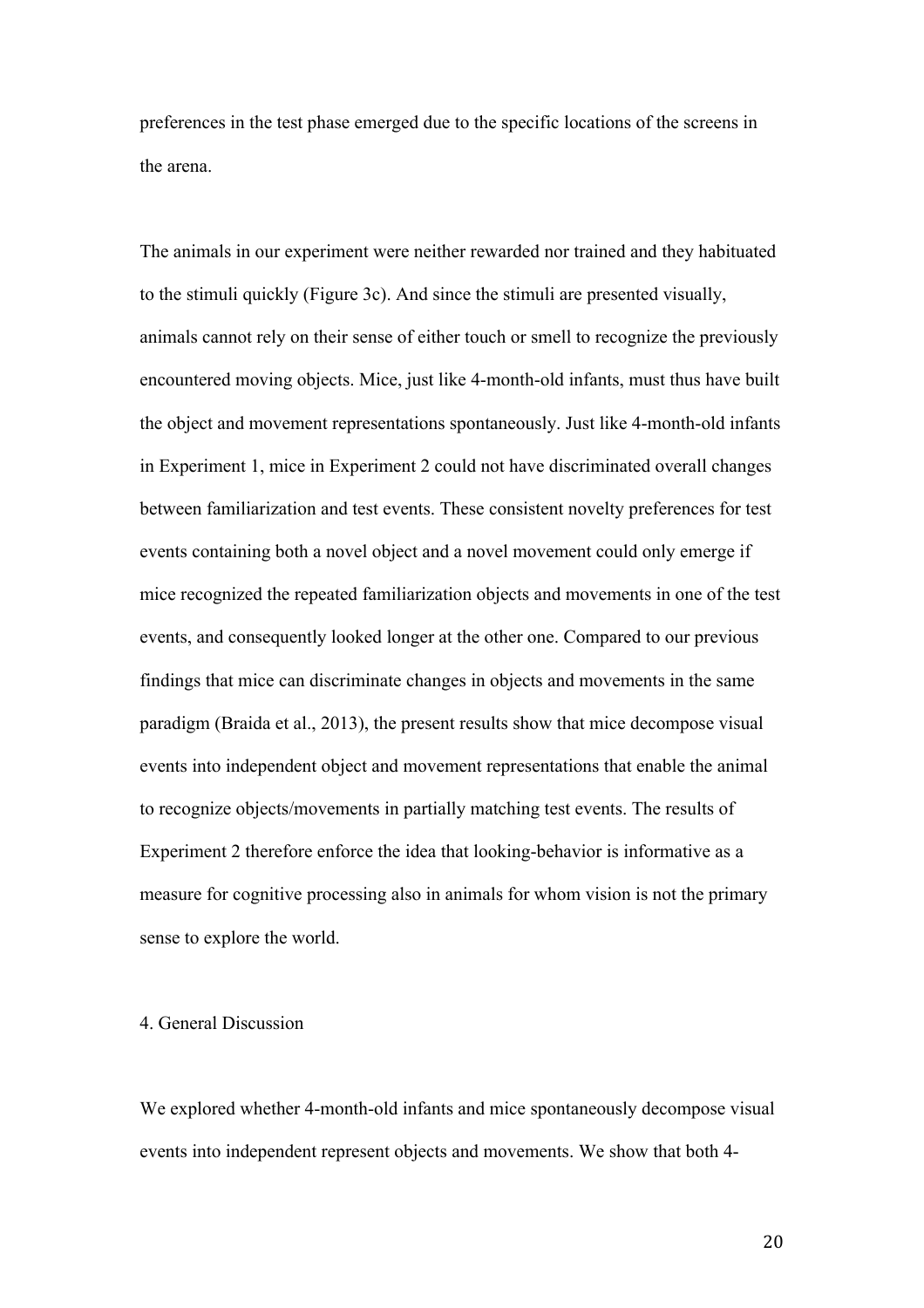month-old infants and mice can recognize objects irrespectively of how they move and movements irrespectively of the objects that perform them. Because the familiar test events only partially matched the familiarization event, infants' and mice' performance cannot be explained by simple discrimination or change detection between the moving objects in the familiarization and test phases (for a discussion see Pulverman et al. 2006). Instead, both infants and mice had to first decompose the moving objects into independent object and movement representations and consequently recognize these in partially matching test events. Interestingly, even though objects are often considered more concrete than movements, since these unfold over time, we found no significant differences in infants' and mice's performance in object and movement recognition trials. To our knowledge this is the first experimental evidence in young infants and mice for the spontaneous conceptual decomposition of visual events into independent object and movement representations.

Our results also suggest that the representations of objects and movements can be dissociated from various types of experience that young infants have not yet mastered, and experience that mice do not have. For example, 4-months-old infants have not yet developed enough finger dexterity to handle moving objects with agility (Carey, 2011). The ability to represent movements cannot thus be learned from physical experience with moving objects (Needham, 2002; Sommerville, Woodward & Needham, 2005; Thelen et al., 2001; Elman et al., 1996). Similarly, mice have no linguistic knowledge and can thus not infer the distinction between objects and movements from words as infants have been thought to do (Xu, 2002; Gliga, Volein & Csibra, 2010). Following the same reasoning, the ability to represent objects and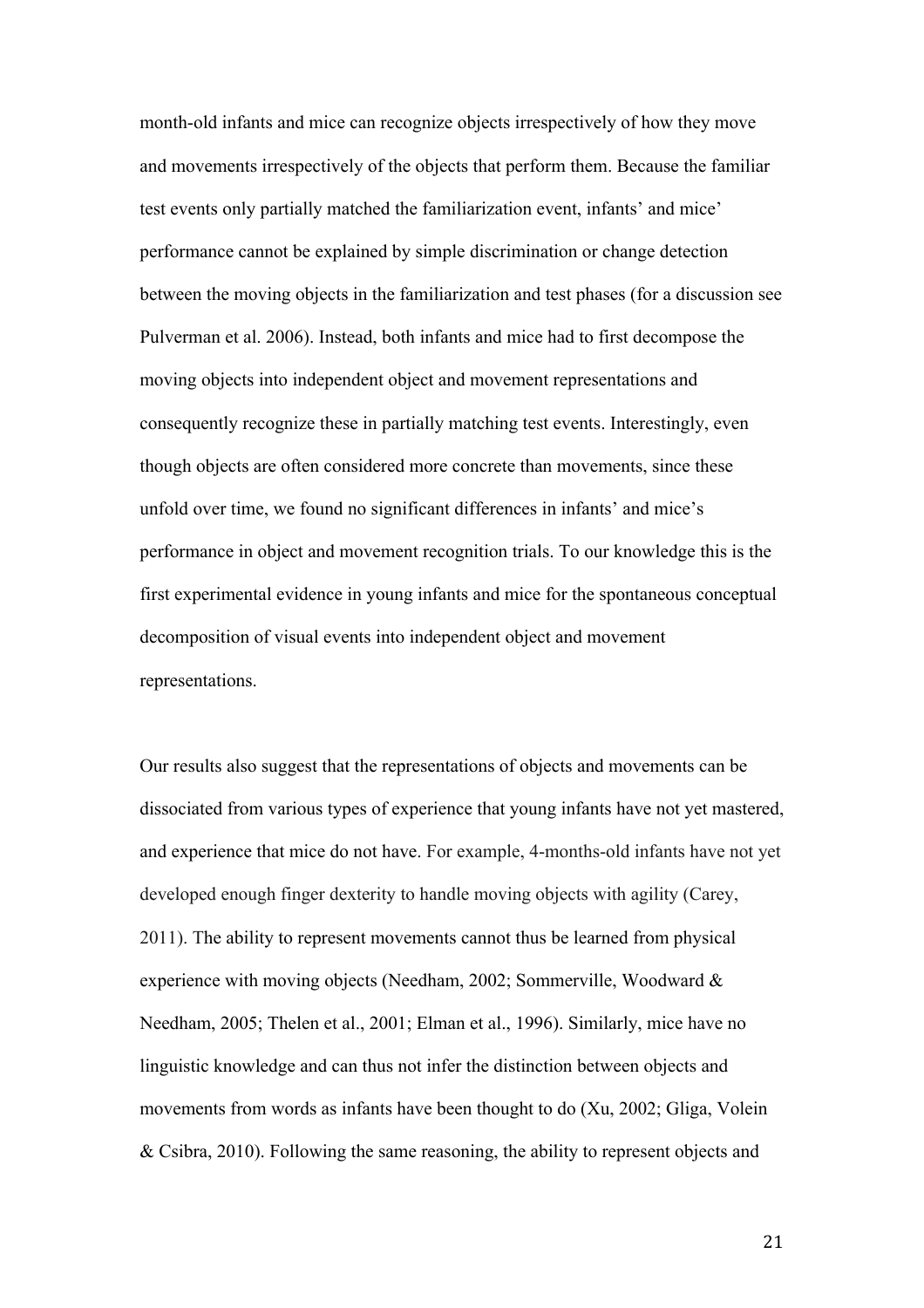movements independently cannot depend on social cues such as pointing and eye gaze, since these could facilitate object and action understanding in young infants (Hood, Willen & Driver, 1998; Woodward, & Guajardo, 2002), but not in mice. Finally, the RVR procedure presents moving objects too briefly for infants to habituate and mice were not trained or rewarded for their performance, suggesting that participants' performance was spontaneous and not learned during the experiment.

The evidence we offer thus suggests that this ability to spontaneously build independent object and movement representations must be evolutionarily old. As humans and mice diverged from a common ancestor some 75 million years ago (MGSC, 2002), this ability may extend to the whole mammalian species. In fact, the segregation of object and movement representations must be so fundamental that it emerges without human specific experience and even in an animal for which vision is not the primary sense organ. The way mice's performance parallels that of 4-monthold infants may thus suggest that the nervous system is innately geared towards conceptually decomposing visual events into object and movement representations. These independent representations may be the result of the segregation of the early visual processing in humans and other non-human animals into two visual pathways known as the ventral stream (also known as the "what pathway" responsible for object perception) and the dorsal stream (the "where pathway" responsible for spatiotemporal relations) (Mishkin & Ungerleider, 1982; Goodale & Milner, 1992; Ettlinger, 1990; Wang, Gao, & Burkhalter, 2011). Our results therefore also support the controversial idea that the nervous system does innately not only anticipate the processes required for perceiving but also for independently representing the concepts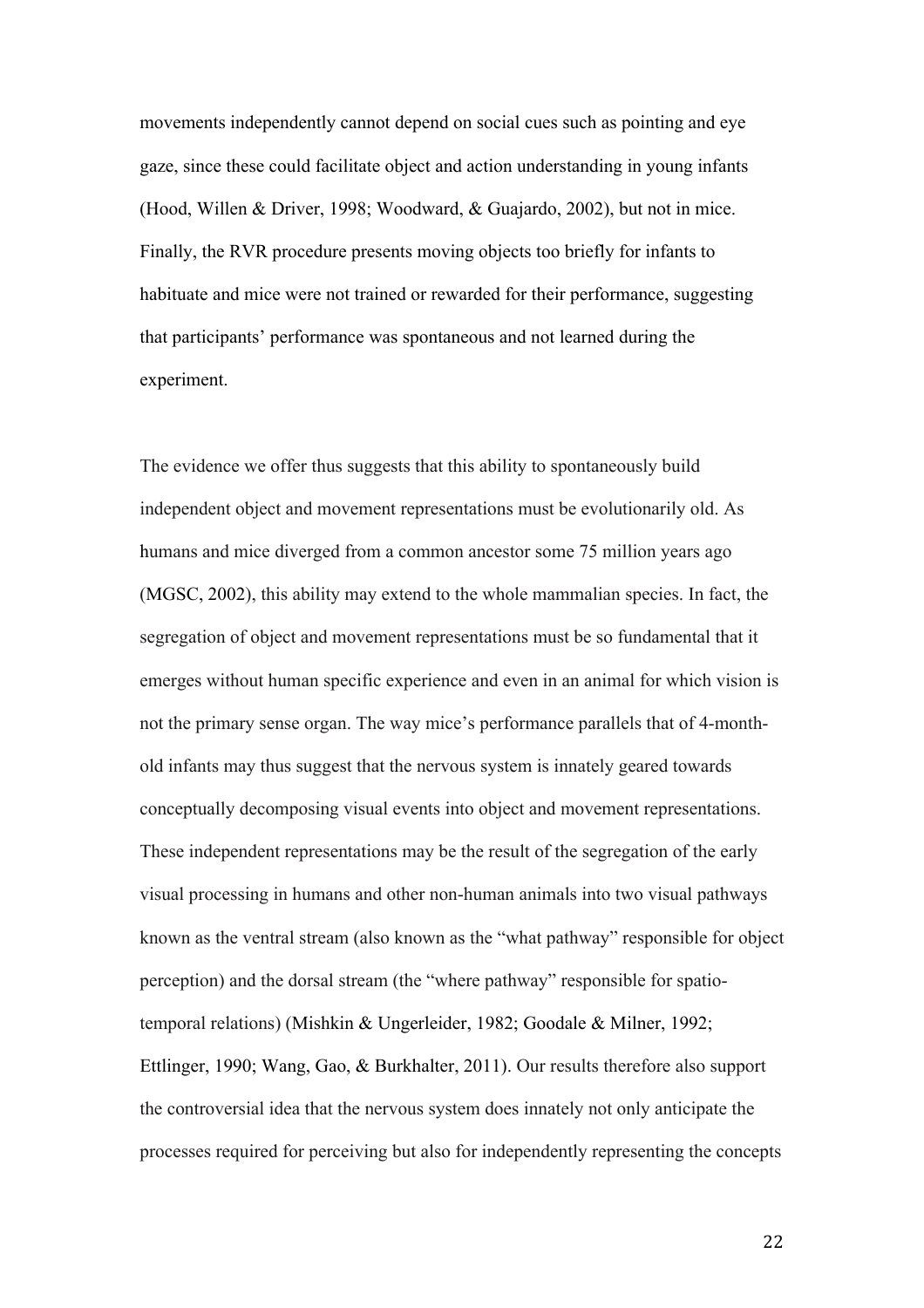for objects and their spatio-temporal relations, possibly in the ventral and the dorsal stream, respectively (Mahon et al., 2009).

Finally, the ease with which young infants and mice recognized objects and movements in our experiments suggests that the (Rapid) Visual Recognition Procedure may be highly sensitive for detecting cognitive processing both in young infants as well as in mice. This may mean that spontaneous representations do not only emerge for objects and movements but also for other event components such as spatial relations (distance and depth) and possibly even for object properties such as color that previous studies have often struggled to discern from infants' lookingbehavior. Furthermore, as the conceptual decomposition of visual events appears to either mature very early or even to be present innately, it is also possible that infants begin to reason about physical motion events and acquire the labels for objects (i.e. nouns) and for movements (e.g. motion verbs) before previously thought. On the basis of the present study we can conclude that the basic building blocks necessary for seeing, representing and recalling the basic elements of the physical world appear to be present both in young infants and in non-human animals, they appear to be spontaneous, and do not to require human-specific experience of the world.

### Acknowledgments

The research leading to these results has received funding from the European Research Council under the European Union's Seventh Framework Programme (FP7/2007-2013)/ERC grant agreement nu 269502 (PASCAL) and SISSA Young Scientist Award to A.L. We thank Jacques Mehler and Luca L. Bonatti for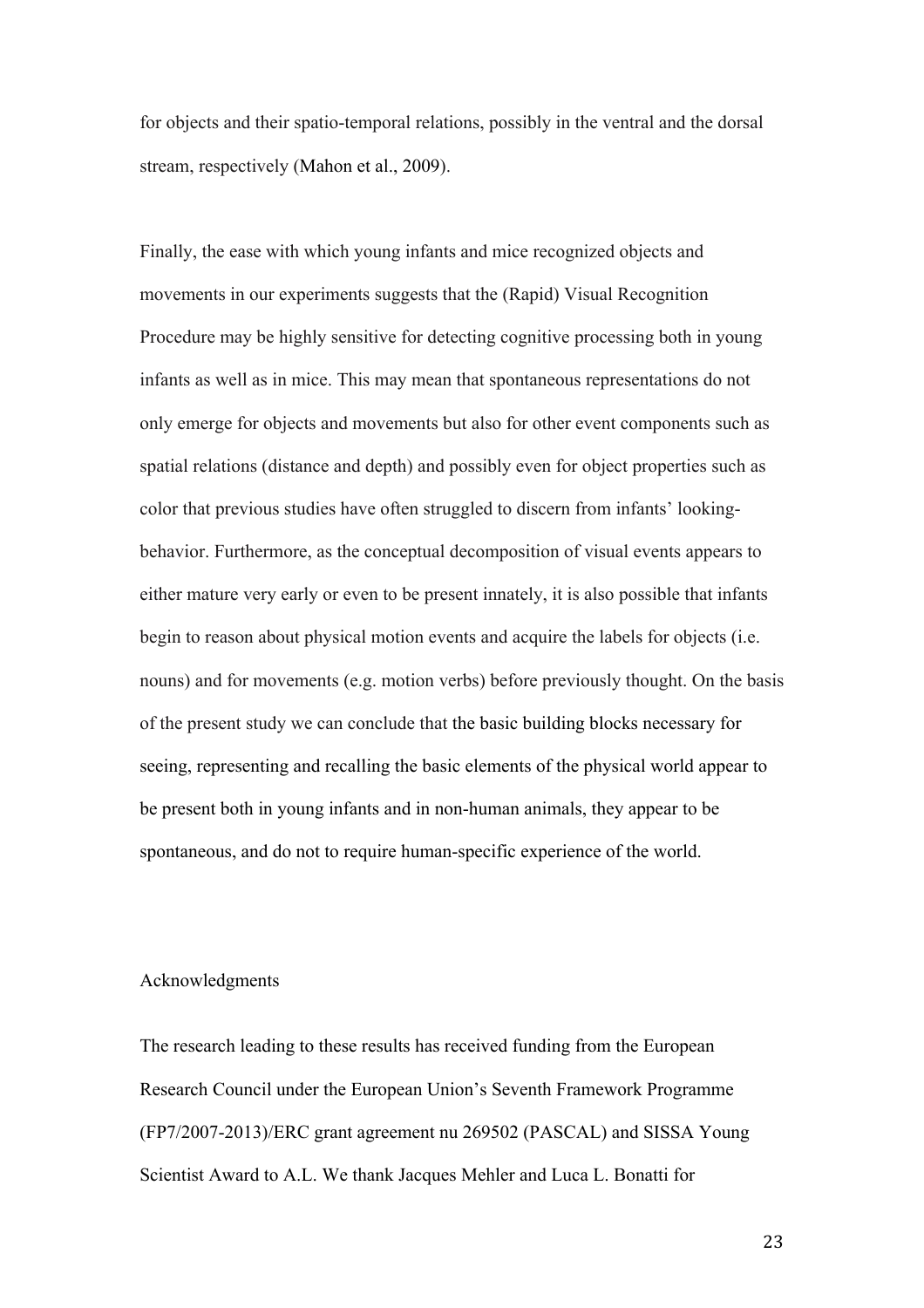discussions of this manuscript, and Marijana Sjekloca and Francesca Gandolfo for essential help with organizing the experiments and Luca Filippin for invaluable technical support.

### References:

- Aguiar, A. & Baillargeon, R (1999). 2.5-month-old infants' reasoning about when objects should and should not be occluded. *Cognitive Psychology,* 39, 116–157.
- van Alphen, A.M., Stahl, J.S., Koekkoek, S.K.E., & De Zeeuw, C.I. (2001) The dynamic characteristics of the mouse vestibulo-ocular and optokinetic response. *Brain Research,* 890, 296–305.
- Baillargeon, R. (2002). The Acquisition of Physical Knowledge in Infancy: A Summary in Eight Lessons. In U. Goswami (Ed.) "Blackwell Handbook of Childhood Cognitive Development". Oxford, Blackwell.
- Baillargeon, R. (2004). Infants' reasoning about hidden objects: Evidence for eventgeneral and event-specific expectations. *Developmental Science*, 7, 391-424.
- Bergelson, E., & Swingley, D. (2012). At 6 to 9 months, human infants know the meanings of many common nouns. *Proceedings of the National Academy of Sciences of the USA, 109,* 3253-3258.

Braida. D., Donzelli, A., Martucci, R., Ponzoni, L., Pauletti, A., Langus, A., Sala, M. (2013). Mice discriminate between stationary and moving 2D shapes: application to the object recognition task to increase attention. *Behavioral Brain Research*, 242, 95-101.

Call, J. (2000). Representing space and objects in monkeys and apes. *Cognitive Science*, 24, 397-422.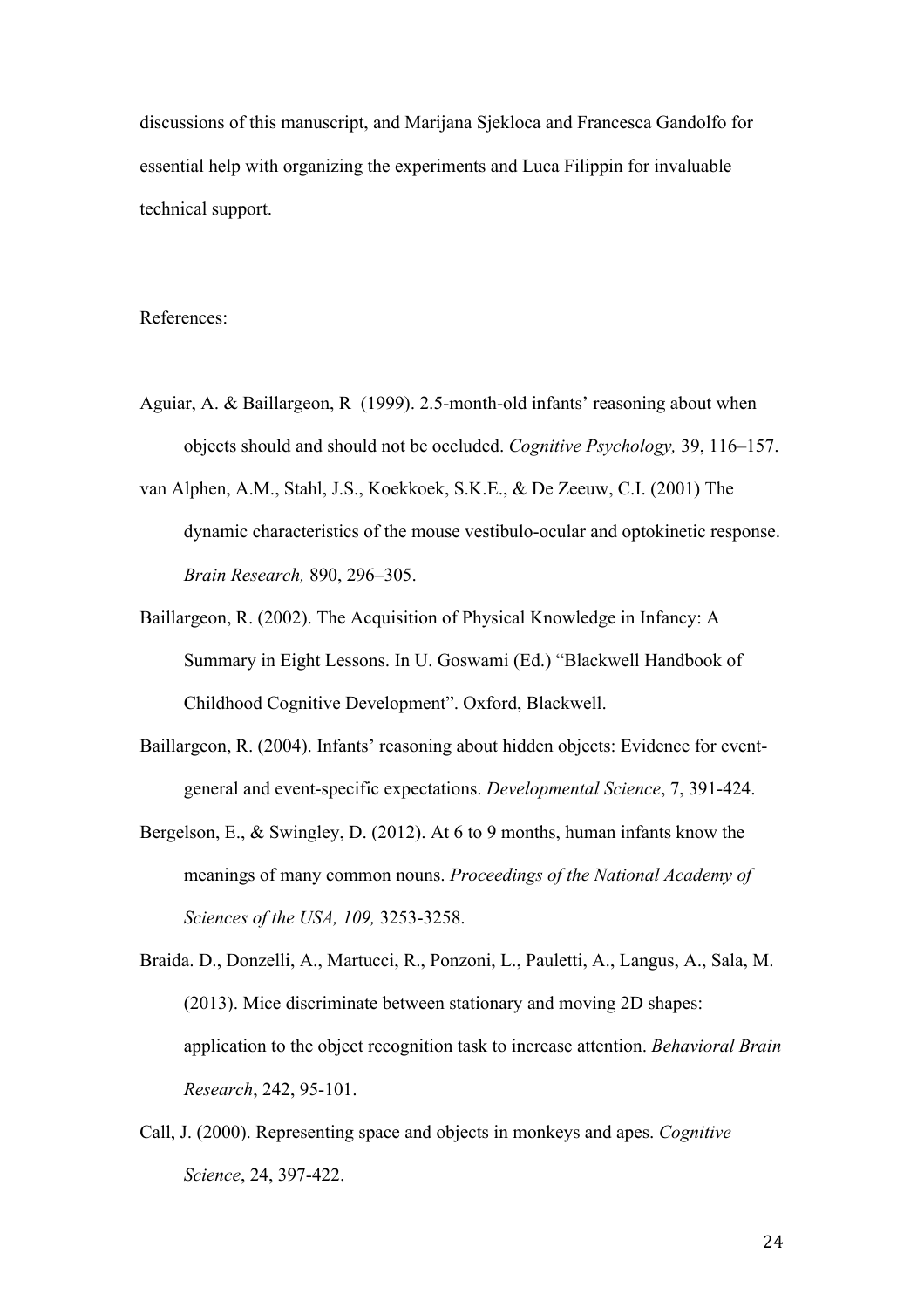Carey, S. (2009). *The Origin of Concepts.* New York: Oxford University Press

- Carey, S. (2011). The origin of concepts: A précis. *Behavioral and Brain Sciences,* 34, 113-167.
- Dräger, U.C. & Olsen, J. (1980). Origins of crossed and uncrossed retinal projections in pigmented and albino mice. *Journal of Comparative Neurology,* 191, 383– 412.
- Elman, J.L., Bates, E.A., Johnson, M.H., Karmiloff-Smith, A., Parisi, D., & Plunkett, K. (1996). *Rethinking innateness: A connectionist perspective on development*, Cambridge: MIT Press.
- Ennaceur, A. (2010). One-trial object recognition in rat and mice: Methodological and theoretical issues. *Behavioral Brain Research,* 215, 244-254.
- Ennaceur, A. & Delacour, J. (1988). A new one-trial test for neurobiological studies of memory in rats. 1: Behavioral data. *Behavioral Brain Research,* 31, 47-59.
- Ettlinger, G. (1990). "Object vision" and "spatial vision": the neuropsychological evidence for the distinction. *Cortex,* 26, 319–41.
- Gliga, T., Volein, A., & Csibra, G. (2010). Verbal labels modulate perceptual object processing in one-year-old infants. *Journal of Cognitive Neuroscience,* 22, 2781-2789.
- Golinkoff, R. M., Harding, C. G., Carlson-Luden, V., & Sexton, M. E. (1984). The infant's perception of causal events: The distinction between animate and inanimate objects. (Part of above symposium). In L. P. Lipsitt (Ed.), *Advances in infancy research* (Vol. 3, pp. 145-151). Norwood, NJ: Ablex.
- Goodale, M.A. & Milner, A.D. (1992). Separate visual pathways for perception and action. *Trends in Neuroscience*, 15, 20–5.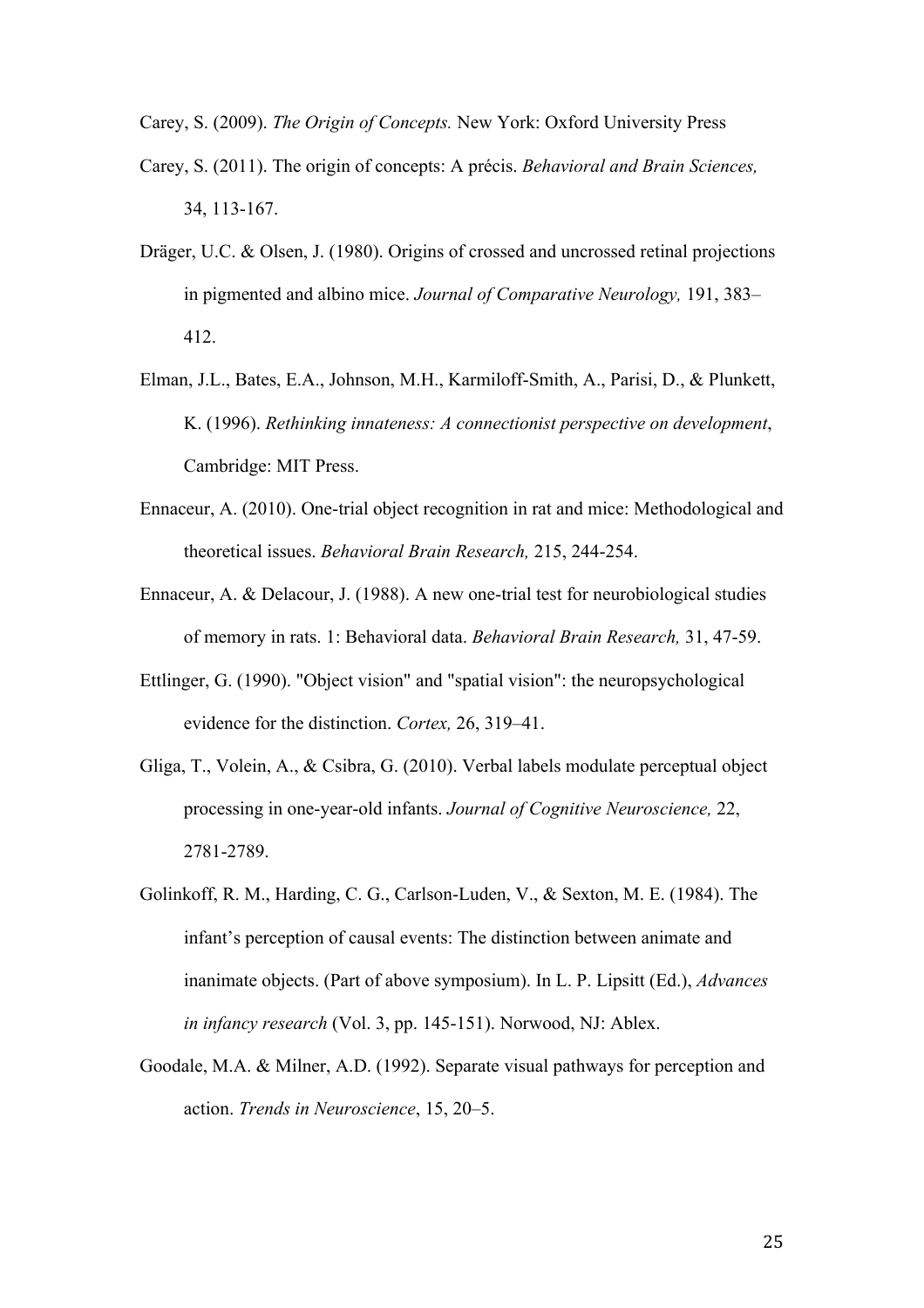- Hall-Haro, C., Johnson, S.P., Price, T.A., Vance, J.A., & Kiorpes, L. (2008). Development of object concepts in Macaque Monkeys. *Developmental Psychology*, 50, 278-287.
- Hauser, M.D., Chomsky, N., & Fitch, T. (2002). The faculty of language: what is it, who has it, and how did it evolve? *Science*, 298, 1569-1579.
- Von Hofsten, C. (1991). Structuring of early reaching movements: a longitudinal study. Journal of Motor Behavior, 23, 280–292
- Von Hofsten, C. & Rosander, K. (1997). Development of smooth pursuit tracking in young infants. *Vision Research*, 37, 1799-810.
- Hood, B.M., Willen, J.D., &Driver, J. (1998). Adult's eyes trigger shifts of visual attention in human infants. *Psychological Science*, 9, 131-134.

Jackendoff, R. (1983). Semantics and cognition. Cambridge: MIT Press.

- Johnson, S.P., Amso, D., & Slemmer, J.A. (2003). Development of object concepts in infancy: Evidence for early learning in an eye-tracking paradigm. *Proceedings of the National Academy of Sciences (USA)*, 100, 10568-10573.
- Kellman, P.J., Gleitman, H., & Spelke, E.S. (1987). Object and observer motion in the perception of objects by infants. *Journal of Experimental Psychology: Human Perception and Performance*, 13, 586-593.
- Kellman, P.J. & Spelke, E.S. (1983). Perception of partly occluded objects in infancy. *Cognitive Psychology*, 15, 483-524.
- Kellman, P. J., Spelke, E. S., & Short, K. R. (1986). Infant perception of object unity from translatory motion in depth and vertical translation. Child Development, 57, 72-86.
- Kotovsky, L., & Baillargeon, R. (2000). Reasoning about collisions involving inert objects in 7.5-month-old infants. *Developmental Science*, 3, 344-359.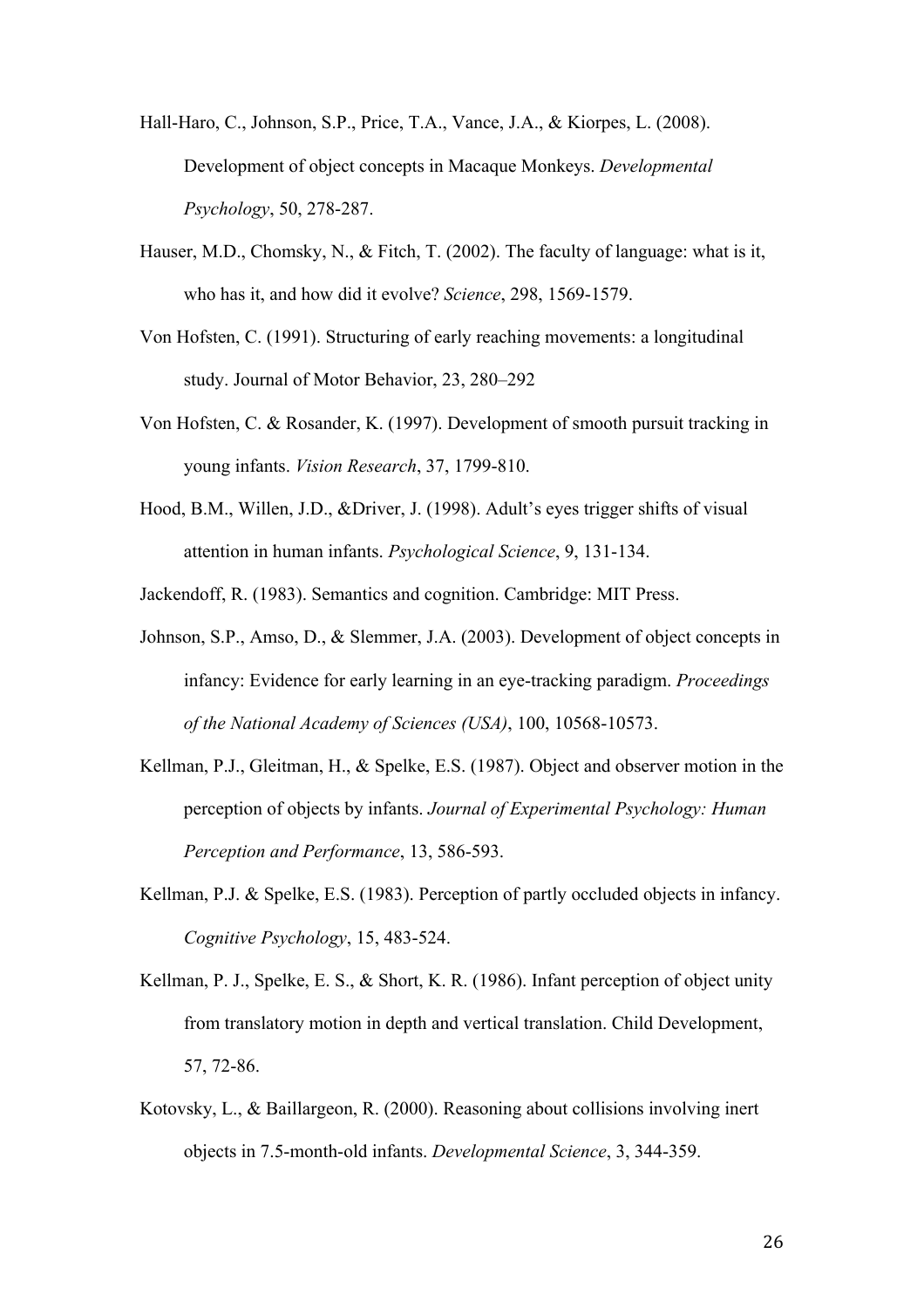- Langus, A., Petri, J., Nespor, M., & Scharff, C. (2013). FoxP2 and deep homology in the evolution of birdsong and human language. In Botha, R. & Everaert, M. (eds.). *Emergence of Language*. Oxford University Press.
- Leslie, A. & Keeble, S. (1987). Do six-month-old infants perceive causality? *Cognition*, 25, 265–288.
- Leslie, A.M., Xu, F., Tremoulet, P.D., & Scholl, B.J. (1998). Indexing and the object concept: developing 'what' and 'where' systems. *Trends in Cognitive Science,* 2, 10-18.
- Mahon, B.Z., Anzellotti, S., Schwarzbach, J., Zampini, M., & Caramazza, A. (2009). Category-specific organization in the human brain does not require visual experience. *Neuron,* 63, 397-406.
- Mandler, J. M. (2004). The foundations of mind: Origins of conceptual thought. New York: Oxford University Press.
- Mascalzoni, E., Regolin, L., & Vallortigara, G. (2009). Mom's shadow: structurefrom-motion in newly hatched chicks as revealed by an imprinting procedure. *Animal Cognition*, 12, 389-400.
- Mishkin, M. & Ungerleider, L.G. (1982). Contribution of striate inputs to the visuospatial functions of parieto-preoccipital cortex in monkeys. *Behavioral Brain Research,* 6, 57-77.
- Mouse Genome Sequencing Consortium (2002) Initial sequencing and comparative analysis of the mouse genome. *Nature*, 420, 520-577.
- Natale, F., Antinucci, F., Spinozzi, G., & Poti, P. (1986). Stage 6 object concept in nonhuman primate cognition: A comparison between gorilla (Gorilla gorilla gorilla) and Japanese macaque (Macaca fuscata). *Journal of Comparative Psychology*, 100, 335-339.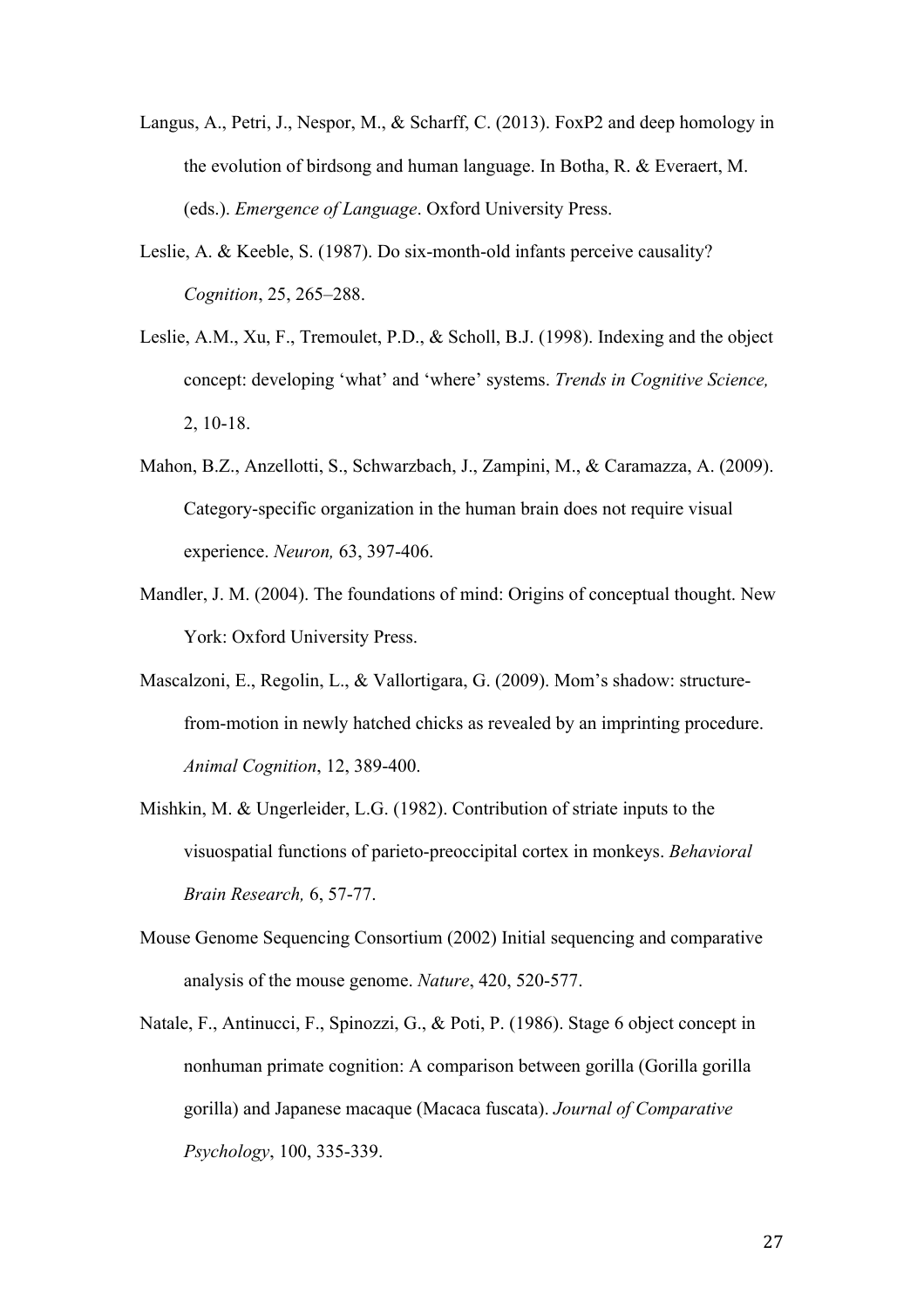- Needham, A. (2000). Improvements in object exploration skills may facilitate the development of object segregation in early infancy. *Journal of cognition and Development,* l, 13l-156.
- Pulverman, R. & Golinkoff, R. M. (2004). Seven-month-olds' attention to potential verb referents in nonlinguistic events. In A. Brugos, L. Micciulla, & C. E. Smith (Eds.), *Proceedings of the 28th Annual Boston University Conference on Language Development* (pp. 473-481). Somerville, MA: Cascadilla Press.
- Pulverman, R., Hirsh-Pasek, K., Golinkoff, R. M., Pruden, S., & Salkind, S. (2006). Conceptual foundations for verb learning: Celebrating the event. In K. Hirsh-Pasek & R. M. Golinkoff (Eds.), *Action meets word: How children learn verbs* (pp. 134-159). New York, NY: Oxford University Press.
- Pulverman, R., Sootsman, J., Golinkoff, R. M., & Hirsh-Pasek, K. (2003). Infants' non-linguistic processing of motion events: One-year-old English speakers are interested in manner and path. In E. Clark (Ed.), *Proceedings of the Stanford Child Language Research Forum*. Stanford: Center for the Study of Language and Information.
- Regolin, L. & Vallortigara, G. (1995). Perception of partly occluded objects by young chicks. *Perception and Psychophysics*, 57, 971–976.
- Rose, S.A., Gottfried, A.W., Melloy-Carminar, P., & Bridger, W.H. (1982). Familiarity and novelty preferences in infant recognition memory; Implications for information processing. *Developmental Psychology*, 18, 704-713.
- Slater, A., Morison, V., Somers, M., Mattock, A., Brown, E., & Taylor, D. (1990). Newborn and older infants' perception of partly occluded objects. *Infant Behavior & Development*, 13, 33-49.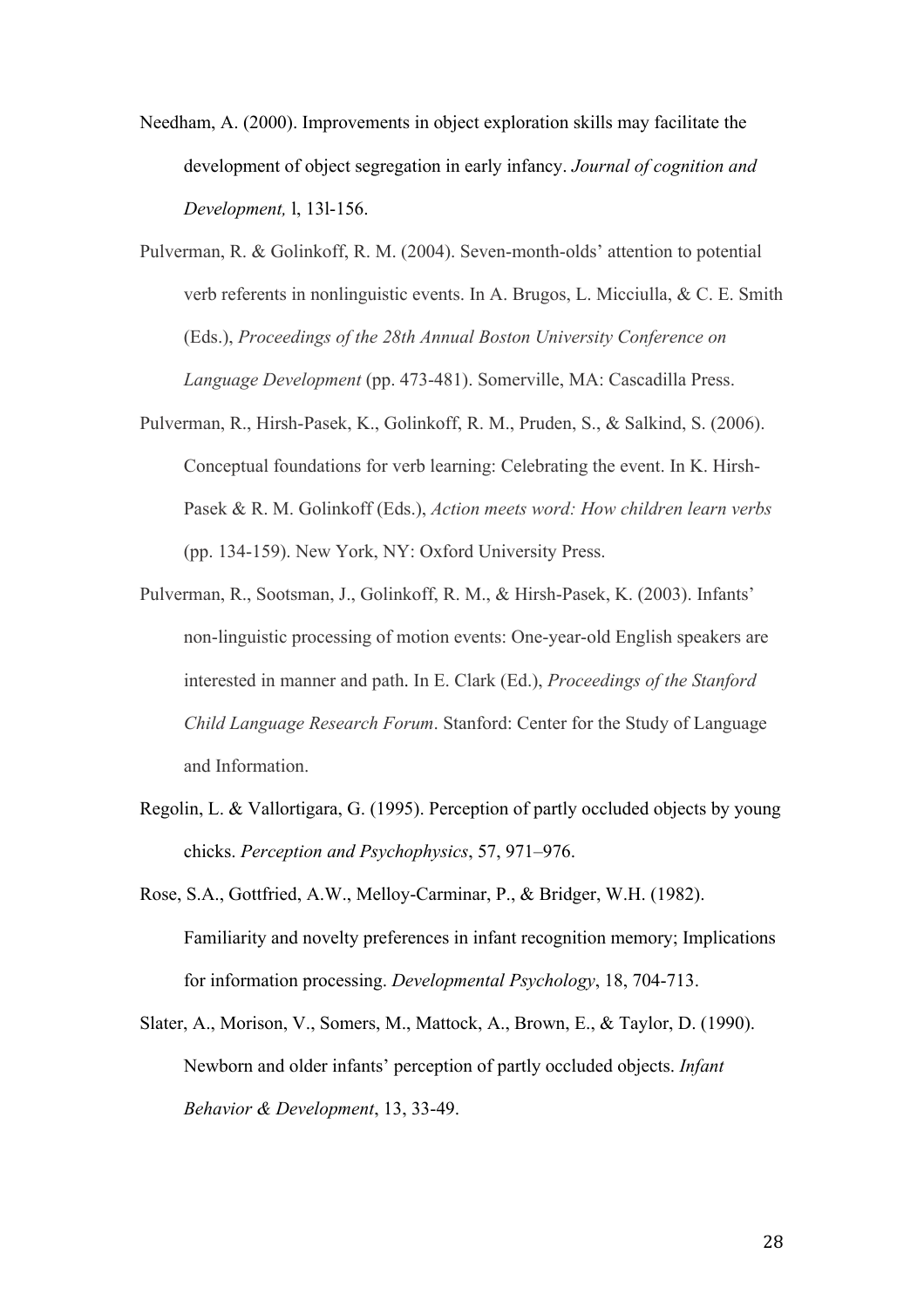Spelke, E.S. (1982). Perceptual knowledge of objects in infancy. In J. Mehler, M. Garrett, & E. Walker (Eds.), *Perspectives on Mental Representation*, Hillsdale, NJ:Erlbaum.

Spelke, E.S. (1990). Principles of object perception. *Cognitive Science*, 14, 29–56.

- Spelke, E.S., Breinlinger, K., Macomber, J. & Jacobson, K. (1992). Origins of Knowledge. *Psychological Review*, 99, 605-632.
- Santos, L. (2004). 'Core knowledges': a dissociation between spatiotemporal knowledge and contact-mechanics in a nonhuman primate? *Developmental Science*, 7, 167–174.
- Smith, W. C., Johnson, S. P., & Spelke, E. S. (2003). Motion and edge sensitivity in perception of object unity. *Cognitive Psychology*, 46, 31-64.
- Sommerville, J., Woodward, A.L., & Needham, A. (2005). Action experience alters 3-month-old infants' perception of others' actions. *Cognition,* 96, B1-B11.
- Stahl, J.S. (2008). Characteristics and Applications of Mouse Eye Movements. In Chalupa LM, Williams RW (eds.). *Eye, Retina, and Visual System of the Mouse.* (2008; 87-107) MIT Press.
- Thelen, E., Schonor, G., Sheier, C., & Smith, L.B. (2001). The dynamics of embodiment. A field theory of infant preservative reaching. *Behavioral and Brain Sciences,* 24, 1-86.
- Valenza, E., Leo, I., Gava, L., & Simion, F. (2006). Perceptual completion in newborn human infants. *Child Development*, 77, 1810-1821.
- Wagor, E., Mangini, N.J., & Pearlman, A.L. (1980). Retinotopic organization of striate and extrastriate visual cortex in the mouse. *Journal of Comparative Neurology,* 193, 187–202.